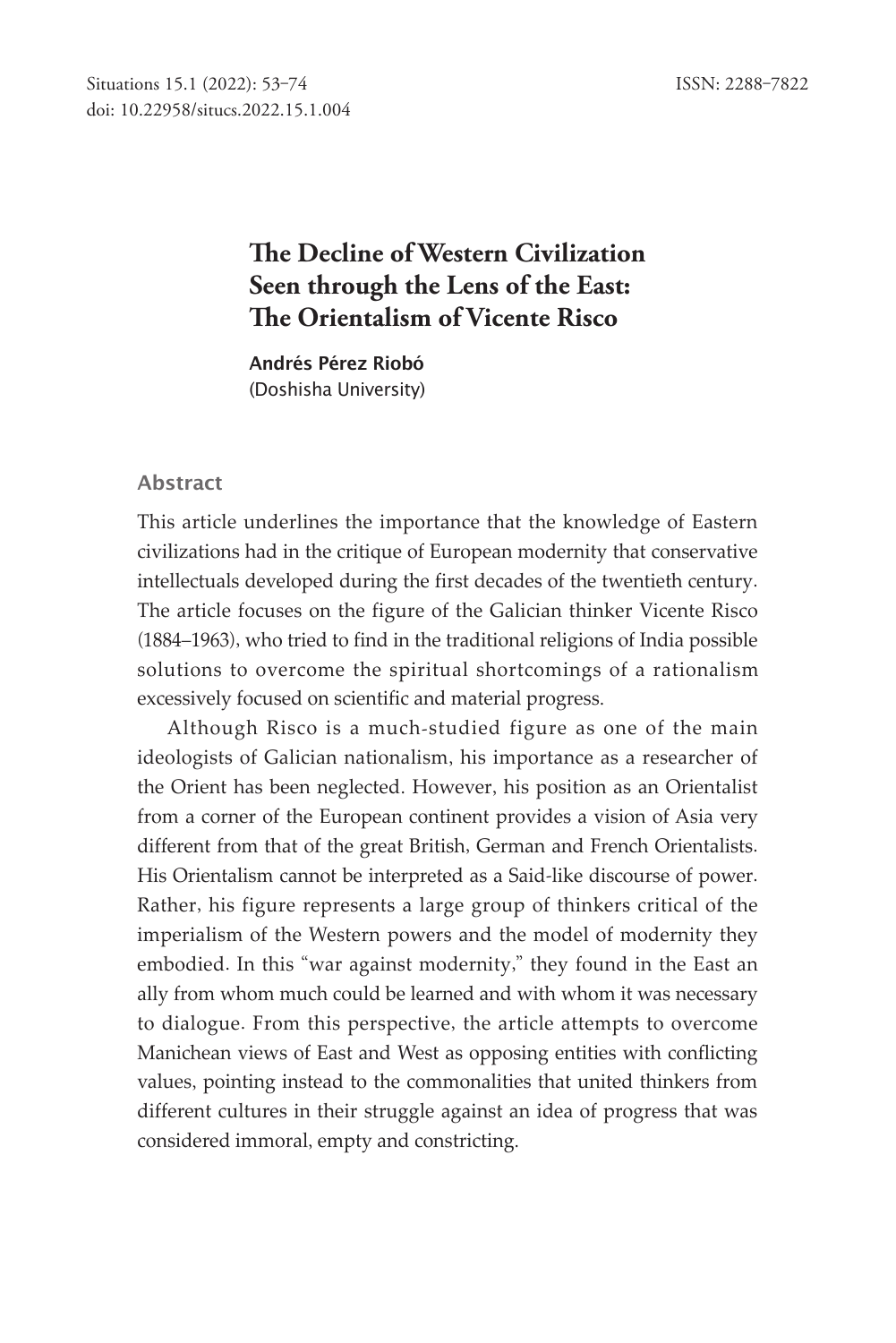Keywords: Vicente Risco, decadence of the West, Theosophical Society, Galician nationalism, orientalism

#### Introduction: Progress in Crisis

There have probably been three tenets in the idea of Western modernity since the age of Enlightenment: the belief in the power of reason, the idea of the progress of humankind, and a materialistic view of history and the universe. This idea of modernity was the ideological driving force behind imperialism. However, for some in Europe, new inventions, scientific advances, and the expansion of capitalism were not proofs of superiority. Rather, it meant the opposite: the decadence of Western civilization. At the end of the eighteenth century the Romantics started to ring the bell against the negation of the emotions and demeaning of the spirit that ensued from the spread of rationalism. Then, at the end of the nineteenth century, the modernists challenged again the excesses of materialism. They were not happy with the course of events that caused Europe to forget its cultural and religious roots. For them, the most significant aspect of modernity was the deep spiritual crisis that it had brought about. They felt that Europe was heading for self-destruction, and their predictions seemed to be true when the First World War erupted.

Those who opposed this type of Western modernity were however a tiny minority. The public, the politicians, the administrators, the traders, and the industrialists embraced or sympathized with modern values and welcomed its obvious benefits, such as the rise in living standards as well as the possession of new empires overseas. The practical attitude of the bourgeoisie defined the ethos of the Western man, while the men of spirit who felt alienated found refuge in the arts and in literature, many of them joining the ranks of bohemians, dandies, occultists, and other decadents. There were also those who turned eastward for cure and consolation, seeking in India and China a world of spirit and authenticity more in accord with human nature. 1 Among them was Galicia-born Vicente Risco (1884–1963), who had been a dandy and theosophist in his youth but turned into a Galician nationalist and Orientalist in his later years. A figure full of contrasts and contradictions, he remains one of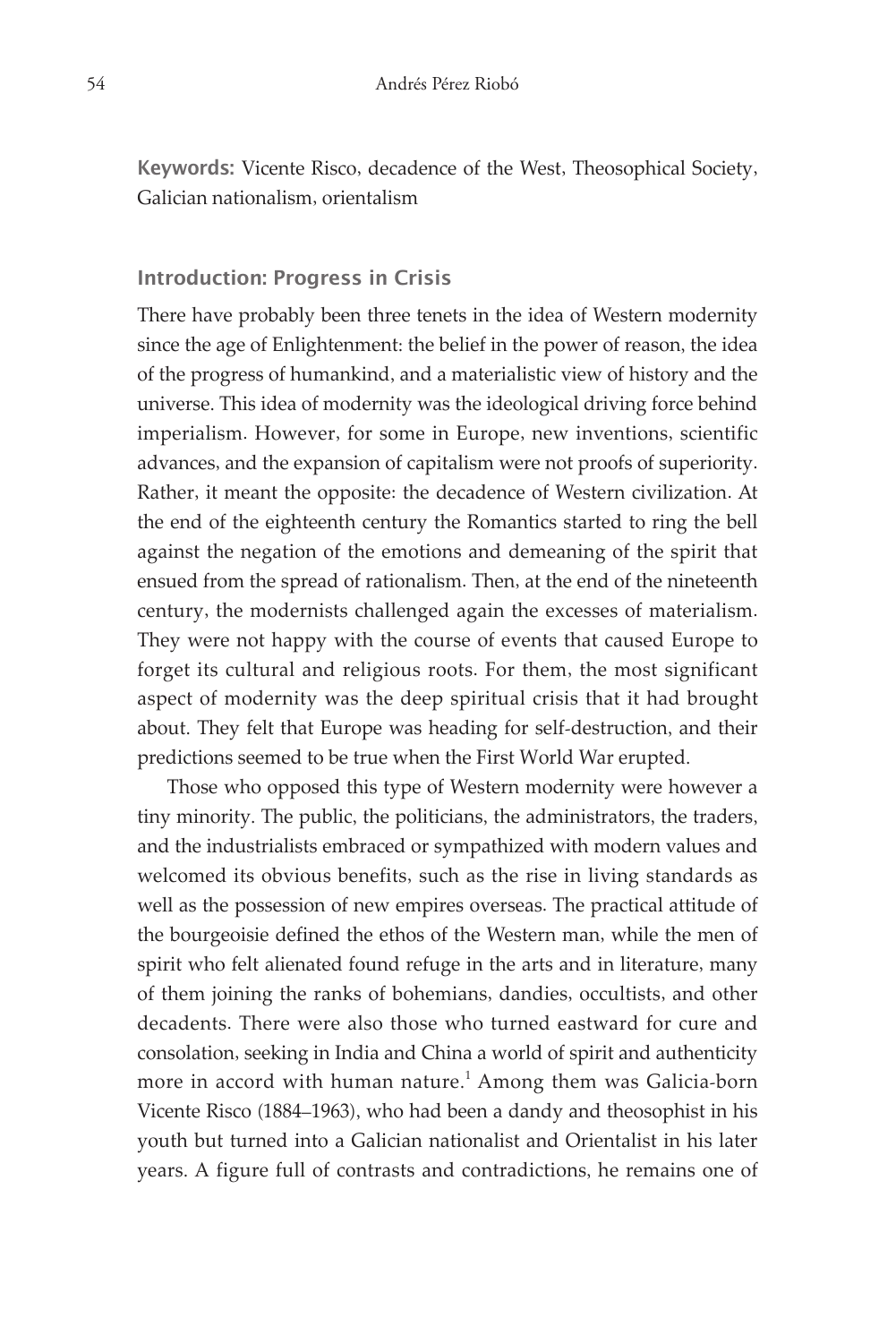the greatest Galician intellectuals of all time, and one of the few Spanish thinkers who fully embraced Oriental philosophies and applied them to develop his own system of thought. In the next pages I will sketch an intellectual biography of Risco, focusing on his interest in the Orient and his understanding of the decline of the West in the context of the crisis of modern culture during the first half of the twentieth century.

#### Vicente Risco's Life and World

Risco was born in Ourense, a small provincial city in Galicia noted for its cultural life. $^2$  He was the son of a government employee of the city treasury and was raised as a child of the middle class in a traditional Catholic family. Risco enrolled in the Faculty of Law at the University of Santiago de Compostela but, unhappy about becoming a civil servant like his father, subsequently went to Madrid to train as a teacher. In 1916 he gained a post as a professor at the provincial Normal School of Ourense, teaching history and geography, a position that he held for the rest of his life. In 1910 he began to write articles for the culture and art sections of local newspapers until he launched his own literary magazine in 1917, *The Century* [*La Centuria*] (1920), which bore the ambitious subtitle of "Neosophical Magazine [Revista Neosófica]". Then in 1920, with some other Galician intellectuals, he started what would become the greatest cultural enterprise of the Galician nationalist movement to date: *We* [*Nós*]. Risco served as the editor-in-chief of this monthly review, which was written in the Galician language, and which lasted until the outbreak of the Civil War. Along with translations and literary essays, it included political articles related to the emerging nationalism. Its aim, as stated in the foreword of the first issue, was twofold: to highlight Galician traditional values that could become universal values, and to link, without intermediaries, Galician thought to the more learned thought of the advanced societies.<sup>3</sup>

During the decades preceding the Spanish Civil War, Risco was committed to the nationalist movement and even wrote the first Galician nationalist manifesto (*Teoría do nacionalismo galego*, 1920), along with many other works in prose, including essays written in the Galician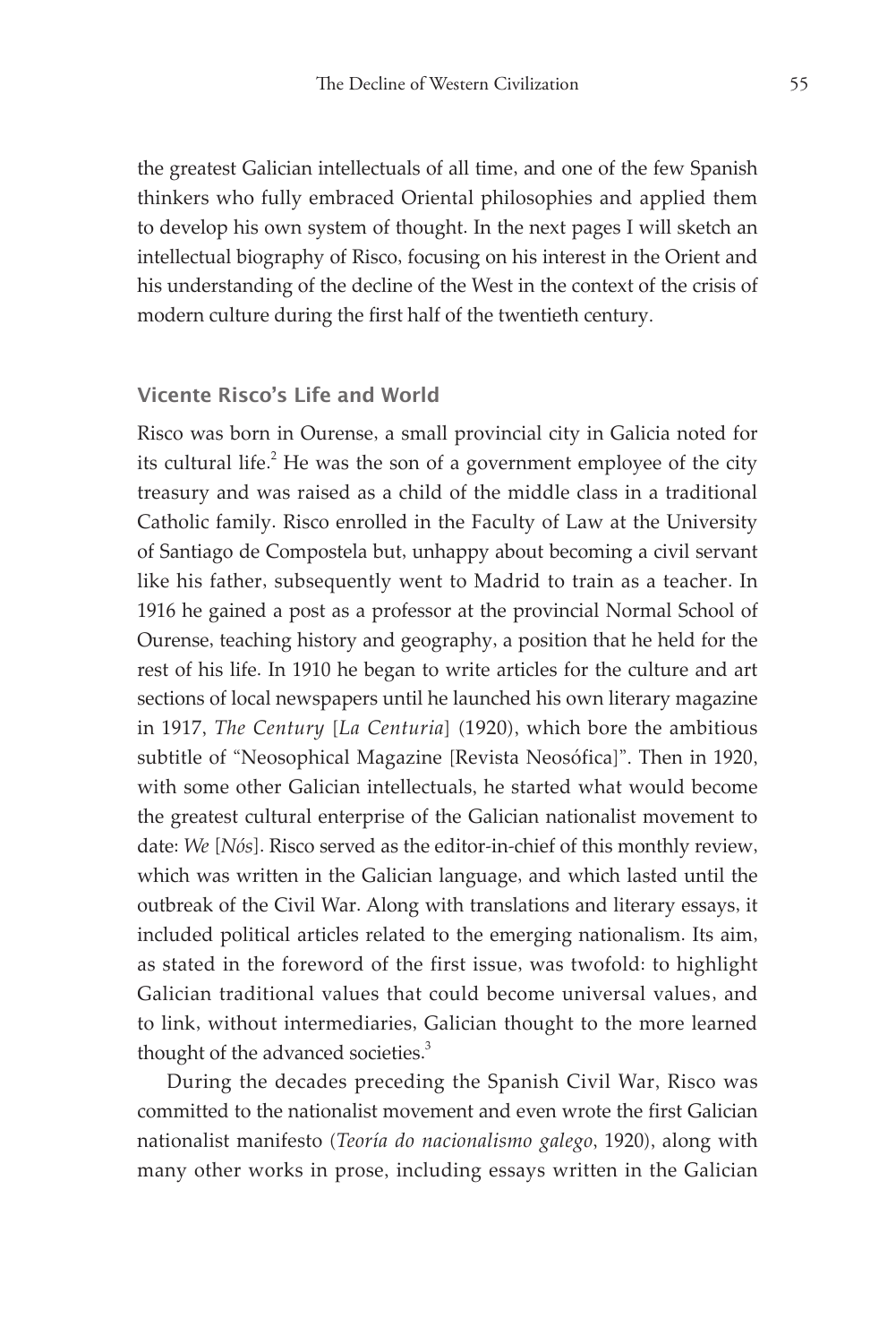language. Risco, who was deeply Catholic and politically conservative, felt at odds with the Segunda República of the thirties and its drift towards the political left. When the Civil War broke out in 1936, Risco gave up his nationalist activities for the restoration of the traditional values that he saw endangered by the materialistic outlook of modernity, exemplified by communism. He aligned himself with the military-fascist-Catholic camp led by General Franco. Nevertheless, he continued to promote and defend the Galician language and culture during the years following the war, albeit in more discreet ways, until his death in 1963.

Risco is best remembered as a Galician *littérateur* and intellectual, although his support of Franco's regime has made him a controversial figure. While there is little doubt that his major achievements were related to the revival of Galician culture during the first half of the twentieth century, there is another constant in his thought that remains hidden: a very unusual interest in the Orient.

### Orientalism and the Call of the East

Since the seminal work of Edward Said, "Orientalism" has become a taboo term and a pejorative label for a stereotypical way of thinking that posits the absolute superiority of the West over the East, inextricably connected with imperialism. 4 However, it has been noted that the role of colonialism in the birth of Orientalism, understood as a scholarly field, was insignificant compared to the role of religion or philosophy.<sup>5</sup> Although Orientalists were the first to challenge the reductionism of Said's approach, criticizing his selection of sources and his claim of an inherent and automatic connection between colonial policies and Orientalist scholarship, it is now a commonplace to believe that the European Orientalist scholars of earlier centuries were full of prejudices, confident of their superiority, supportive of imperialism, and wrong in their conclusions.<sup>6</sup> It is unfortunate that this view, only half true, has come to overshadow the works of many scholars who were opposed to imperialism and who, in very difficult conditions, studied far-off cultures with a deep sense of reverence and admiration, guided by the honest aim of learning and understanding. Vicente Risco was one of them.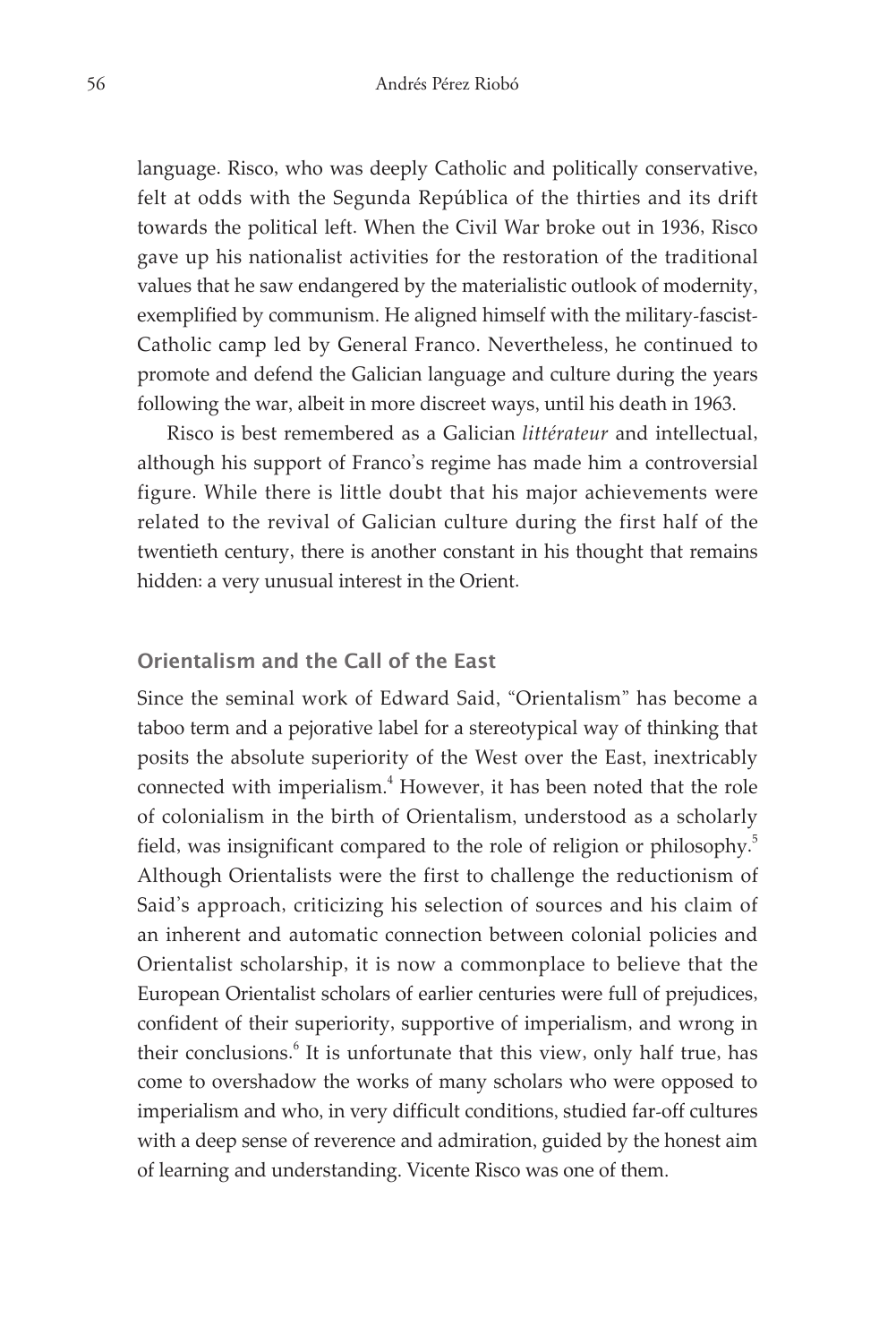It is necessary to remember that, as John James Clarke has beautifully argued, Orientalism represents in the Western context "a countermovement, a subversive entelechy" or "a corrective mirror," which has often tended to subvert rather than to confirm the modern Western intellectual tradition. 7 This is clear in the case of the Romantic interest in India, inseparable from a radical critique of the European present. Schopenhauer, who later would become a source of inspiration for Risco, was one of the first to openly engage with Indian philosophy in order to rethink the Western philosophical tradition. He expected that the impact of the discovery of ancient Sanskrit texts would be to bring about a spiritual transformation of Europe. 8 The Romantic "Oriental Renaissance" of the first quarter of the nineteenth century was followed by a "second Oriental Renaissance" between 1880 and 1920 which was led by the modernists. 9 They looked to the East for a wisdom that seemed to have been lost in the West, using at times a mystified image of the Orient as a weapon to criticize bourgeois conformism, utilitarianism, mechanization, and the ugliness of Western modern society.

Risco, a brilliant young man with a keen sense for aesthetics, grew up during the height of modernism and shared with the modernists the feeling of disillusionment about the modern world. His readings of Schopenhauer and Nietzsche during his early years reinforced a vital pessimism that accompanied him all his life. As he pointed out in *Nós, os inadaptados*, the text that became the manifesto of a generation of Galician nationalists, he felt himself to be a nonconformist and a social misfit along the lines of Des Esseintes, the alter ego of French author Karl-Joris Huysmans.<sup>10</sup> Never a man of action, during his youth Risco behaved like a dandy, adopting any eccentricity he could find in the little town of Ourense to protest the vulgarity of society. It was this sharp feeling of dissatisfaction with his lot of being born into a soulless and mechanistic society that drove him to the exotic, more precisely to the Orient, which he understood as a huge container that encompassed everything from ancient Egypt to modern Japan.<sup>11</sup> He concentrated on the study of the traditional religions and philosophies of the East, especially Hinduism, Buddhism and Taoism. He was also very interested in the arts and literature of China and Japan.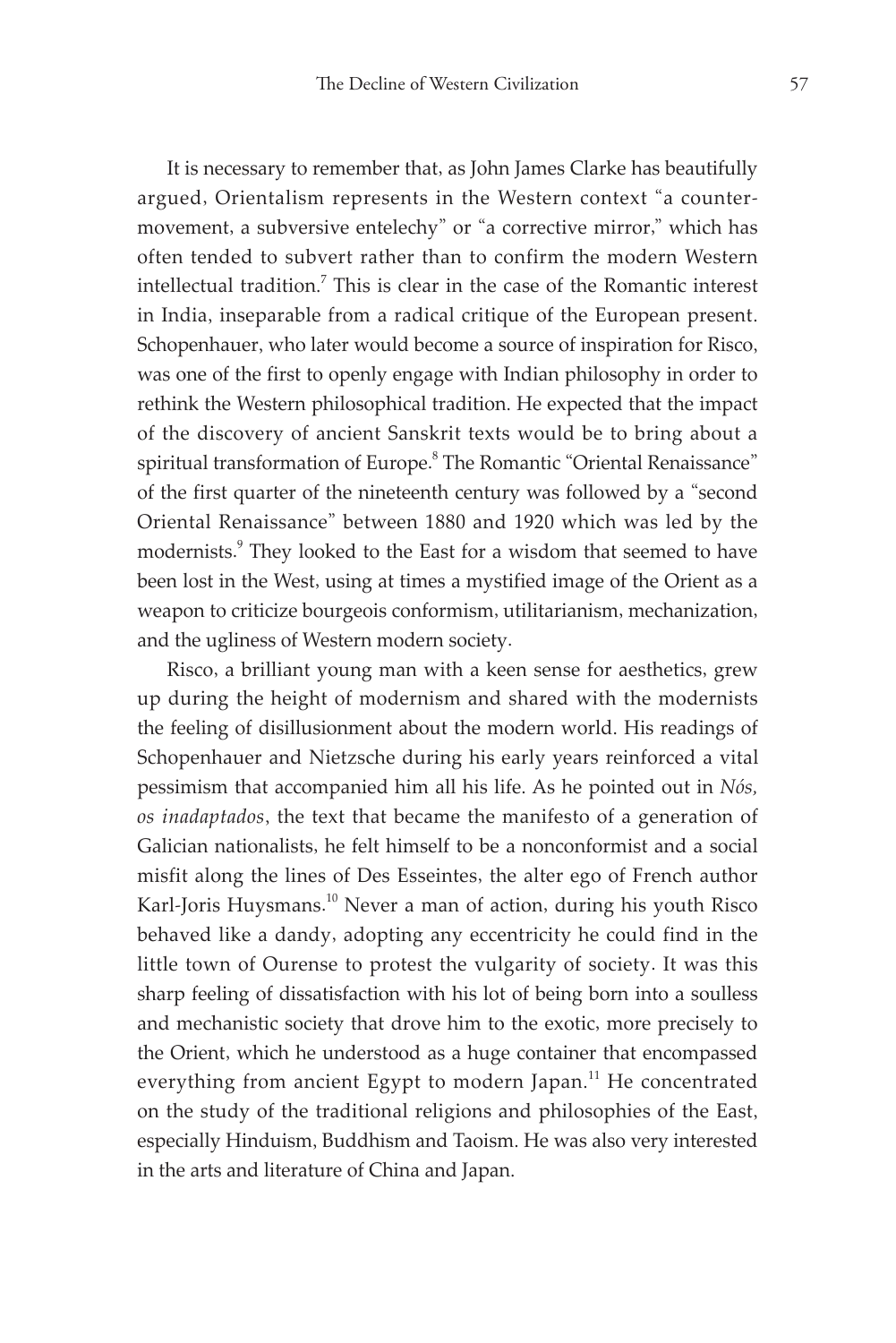It is worth saying that Risco was self-taught and learnt by himself the Devanagari script and the basics of Sanskrit. He never set foot in Asia and his interest in the East was not a way of fulfilling his academic ambitions. He himself took a stand against the excesses of academicism that sacrificed true knowledge for unenthusiastic and sterile scholarship. Even if he spent many of his later years doing serious research on Hinduism, he was not a professional scholar working at the university and publishing in academic journals. He was more the type of what Said calls the "Oriental enthusiast" than an academic Orientalist.<sup>12</sup> In this regard it is possible to say that many of his insights about the Orient lacked scientific rigor. In fact, his gateway to the Orient was theosophy, certainly something that was anathema to most scholars. Despite the recent surge in studies of Western esotericism, assessments on the teachings of the Theosophical Society founded by Helena Blavatsky in 1875 are very unfavorable, since they offered a distorted interpretation of Eastern cultures.<sup>13</sup> But his choice was in consonance with the spirit of the times. Europe saw an "occult revival" during the period encompassing the end of the nineteenth century and the beginning of the twentieth century, which included trends like esoterism, hermeticism, spiritualism, or primitivism.<sup>14</sup> Many Hindu-Buddhist elements were subsumed under this revival thanks to the public efforts of the Theosophical Society, and they also became constitutive parts of modernist aesthetics. So, for the young Risco, who was closer to the figure of the artist or the poet than to that of the scholar, it was natural to reach the Orient through theosophy, although he repudiated this some years later.<sup>15</sup>

During the 1910s, Risco started working on translating passages from classics like the *Mahābhārata* and the *Shakuntala*, and also from modern authors like Tagore, among others. He became acquainted with Mario Roso de Luna, a translator of the works of Helena Blavatsky and a leader of the Spanish theosophists. Although not a member of the Society, Risco was in touch with the *Grupo Marco Aurelio*, a small theosophical circle in the neighboring city of Pontevedra. He had discovered the Orient, and was thrilled by its ways of seeing, as he openly stated around 1910 in a local newspaper:<sup>16</sup>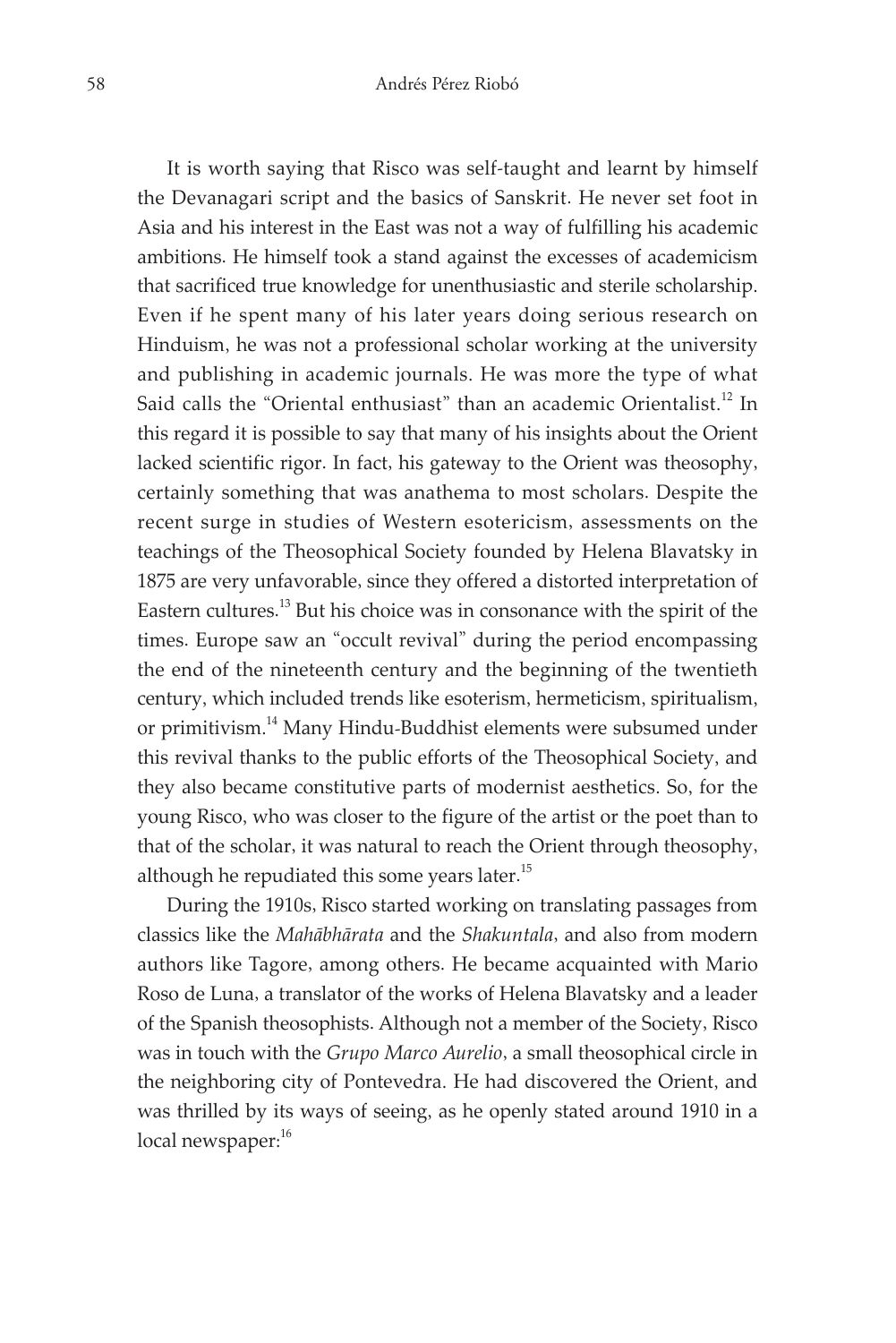The time has come to sow in the West the seed from the East. From the countries of the light, the truth cannot ever stop to reach; nowadays, the Buddhist flock spreads, above all in Germany and England; Brahmanists and Theosophists make active propaganda; maybe the Aryan-Indo Renaissance prophesied by Schopenhauer is approaching. The word of the East is going to strike; pay attention. . . .

In 1912 he published a remarkable article in *Sophia*, the bulletin of the Spanish section of the Theosophical Society, about the question of the absence of the Self in Buddhist doctrine.<sup>17</sup> In a typically theosophical move, he tried to reconcile this Indian theory with the findings of Western modern psychology, which proposed that the Self was an illusion produced either by a combination of sensations and perceptions or by social and linguistic conventions. He also tackled the contradiction that many Europeans felt about Buddhism regarding the seeming absence of the individual Self within the doctrines of reincarnation. At this point, he did not hesitate to criticize what he regarded as the problematic view of Helena Blavatsky and Colonel Henry Steel Olcott, the founding members of the Theosophical Society, who affirmed the existence of an individual soul that experienced reincarnation.<sup>18</sup> Risco, who later would become a pious Catholic and an ardent defender of the Church, ended the article affirming the everlasting validity of the Buddhist truth and predicting its triumph over all other doctrines.

Between 1910 and 1918, before he became committed to the cause of Galician nationalism, Risco's public image was more connected to the Orientalist vogue. At the same time, he started to take a critical stance against Western civilization. During his stay in Madrid between 1914 and 1916, he came to be known as "Tagore" in the cafes and literary circles of the city by reason of his Orientalist outfit and love for the Indian poet. In fact, he introduced the author of *Gitanjali* to the Spanish public for the first time, giving a lecture about him in the Ateneo of Madrid in 1914.<sup>19</sup> In this lecture, he argued that the awarding of the Nobel prize to Tagore was a sign that India was well awake and that Europe was waiting for a religious or spiritual revelation that could illuminate its skepticism. This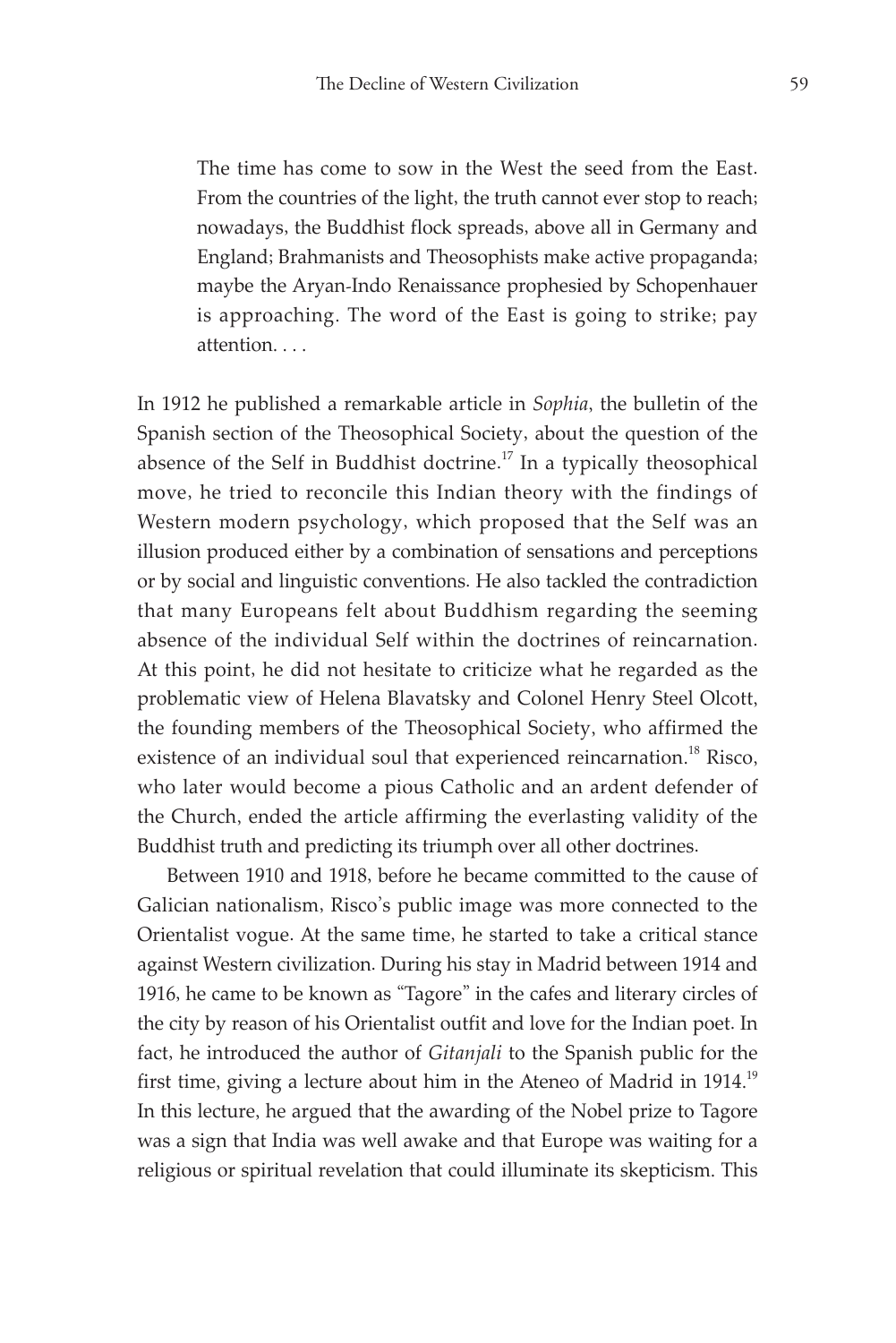was clearly seen in the wave of mysticism that swept over the continent, from modernist Catholics to liberal Protestants, including the works of heterodox writers like Ralph Waldo Emerson, Leo Tolstoy, and Maurice Maeterlinck. For Risco, Tagore wrote from a deep spirituality grounded in nature, and his poetry evoked "feeling, peace, heroism and love," in contrast to the "darkness of the West," a recurrent subject in later works. Risco showed his dissatisfaction with the modernization of India carried out by the babus, those Westernized Indian elites that despised their own tradition. Following Nietzsche's characterization of English culture as "philistine," he was deeply worried the decadence of the Western bourgeoisie would undermine and destroy the traditional Indian culture. Risco was gradually becoming more critical of the West, and the disasters of the First World War did nothing more than reinforce this attitude.

#### The Decadence of the West

Risco would spend the rest of his years with a very pessimistic outlook about the prospects of Western civilization, a trend in his thinking that is usually explained by the influence of Nietzsche, of whom he was an avowed follower.<sup>20</sup> A feeling of spiritual crisis was widespread among the intellectuals of the time, and also reflecting on that crisis was another follower of Nietzsche, Oswald Spengler, who published the first volume of *The Decline of the West* in 1918. In this time, Risco was preparing for the press his own work about the decadence of the West, but the publication of the book by the German philosopher prompted him to abandon the project. In any case, his manuscript was rediscovered years later and finally published in 1990 with the title that Risco had originally given it: *The Darkness of the West* [Las tinieblas de Occidente].<sup>21</sup>

This work mounts a complete rejection of Western civilization, excluding only the Catholic Church of the Middle Ages. What is important for us is that in this work he makes constant use of the Orient to frame his examinations of the flaws of the West. He sets the time and form of the decadence of the West using the idea of the Kali-Yuga, borrowing the term from the Indian scriptures. It is interesting to note that Risco used this word to refer to the Dark Ages of the West years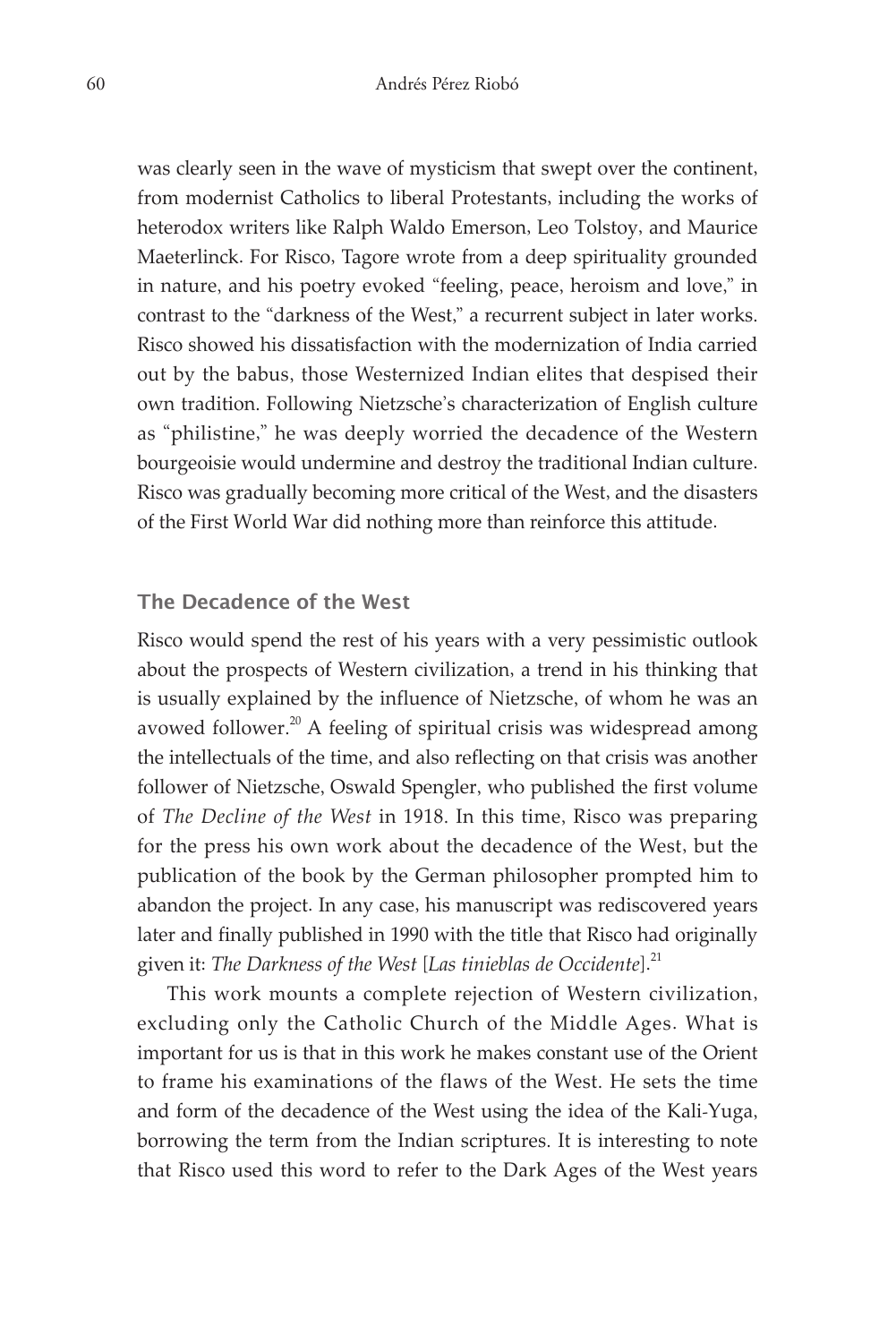before René Guénon made the same use of it in *The Crisis of the Modern World* [*La Crise du monde modern*] (1927). For Risco, the unmistakable symptoms of the Kali-Yuga were the catastrophic war, the ubiquitous exploitation of labor by industry, and above all, the expansion of the philistine bourgeois as the typical European.<sup>22</sup> Then, quoting his beloved Tagore, he challenged the core values of Western civilization, attacking the idea of the domination of man over nature, an idea that took root with the founding of walled cities by the Greeks. 23 It was in this *civitas* that Western civilization was born, and its error has followed the West to the present. The book continued with a fierce critique of urban life with all its ugliness and miseries. Risco echoed the millennialist theories of Nostradamus and the predictions of the Theosophists about the imminent end of the Kali-Yuga.<sup>24</sup> The similarities between the Guénon and Risco do not end here. As the French author noted in the preface to *Introduction to the Study of the Hindu Doctrines* (1921), the biggest obstacle to understanding the Orient was in the mentality of the Westerners themselves. Risco warned against the prejudice of approaching the Orient from the point of view of the progress and the rationalism inherited from the Greeks.<sup>25</sup> They both recommended a more open mind and called for taking up the task of putting ourselves in the position of those who are not Western.

Like Guénon and many other intellectuals interested in the Orient, Risco condemned Western imperialism, not only for the injustices it committed, but above all because it entailed the expansion of the decadent values of the West.<sup>26</sup> He warned the Eastern countries about the dangers of adopting them and forgetting one's own tradition in the same fashion that the babus did. For this reason, he censured the Westernized China of Sun Yat-sen while praising those who confronted the Westerners like the boxers or Toyotomi Hideyoshi.<sup>27</sup> Risco was against modernity and rejected progress, so he wished that both the East and the West could retain their original forms. It is true that Orientalists for the most part were only interested in the classical period of the Eastern civilizations and criticized their modern societies, but while Risco rejected their attempts to modernize, many Orientalists decried their staticism and incapacity to develop. Nevertheless, contrary to Risco's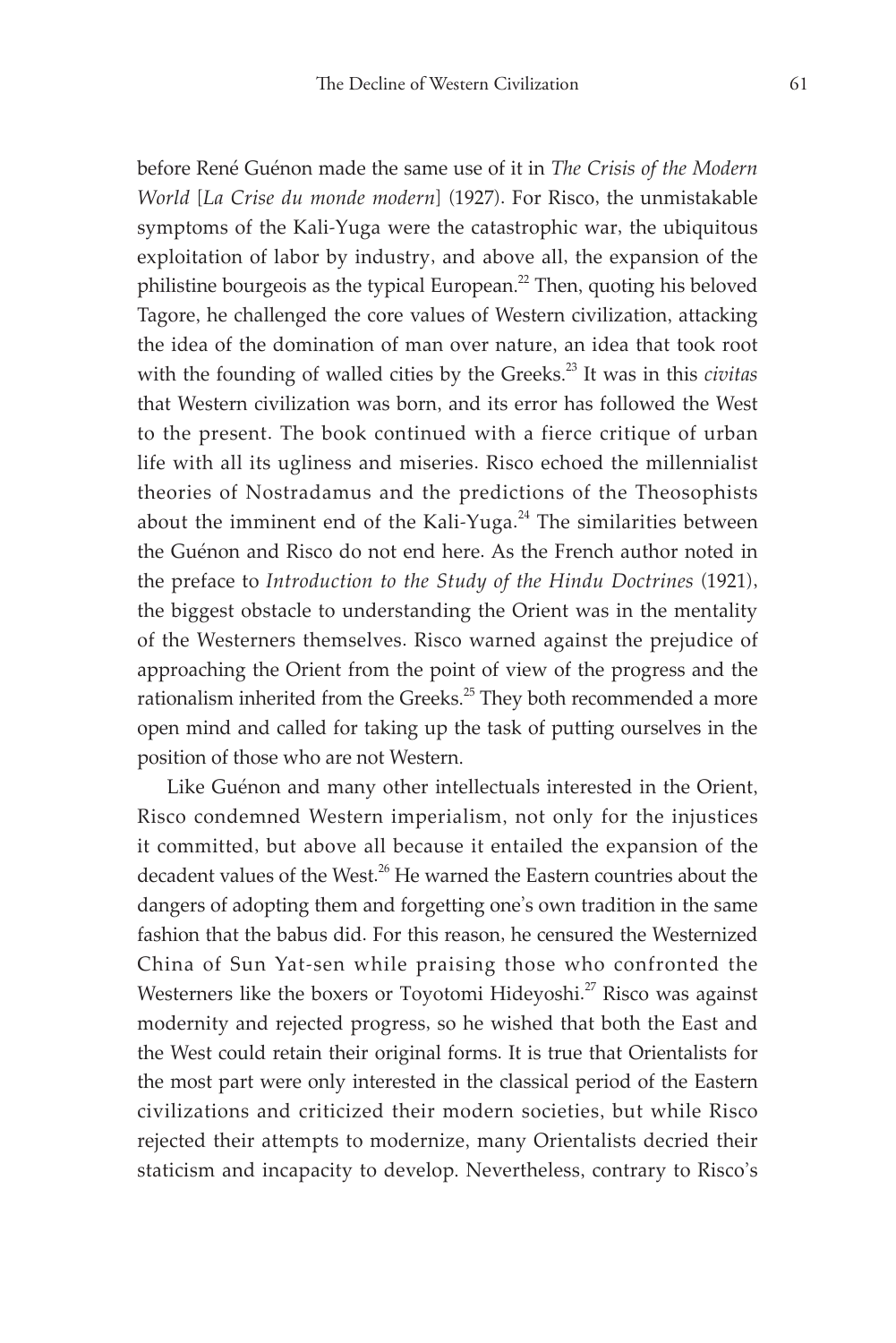wishes, the modernization process was unstoppable. During the interwar period he, longing for tradition, would fight a losing battle against the political and social upheavals that the world was confronting.

## The Influence of the East on Galician Nationalism During the Interwar Period

Risco suddenly converted to the cause of Galician nationalism at the end of 1917 with his friends Ramón Otero Pedrayo and Florentino López Cuevillas. The three of them would be central members of the Galician nationalist movement, leading the *Nós* group. Around the same time, he reconverted definitely to Catholicism, publicly casting aside his dalliance with Buddhism as youthful folly. $^{28}$  His activities as a nationalist ideologist and propagandist as well as his literary accomplishments in the Galician language would make him one of the most influential intellectuals in Galician history, overshadowing his other achievements in the fields of philosophy and Orientalism. Be that as it may, his landing in the Galician nationalist movement and his evolution within it were not unrelated to his Orientalist explorations. During his youth, the feeling of being separated from a world that he considered ordinary and ugly led him to the exotic East. He felt the decadence of his society and wanted to discover a place where the spirit reigned over reason, tradition was not overwhelmed by modernity, and man lived in consonance with nature. In the end, he found it not in the unknown and faraway lands of the Orient but in his native Galicia. As he explained in the manifesto *Nós, os inadaptados*, after many metaphysical and aesthetical travels in time and space, he and his friends realized that Galicia was the solution for their yearnings; they had only to change their gaze to discover a new world in it, in the same way that G. K. Chesterton found Britain after travelling all around the world.

Many people were surprised about Risco's sudden change but, as one of his biographers has pointed out, he maintained the inner structures of his mind untouched while replacing only his garments: Catholicism instead of Theosophy; Celtic civilizations instead of Oriental; Druidism instead of Buddhism; Atlantis instead of Ancient Egypt; the West instead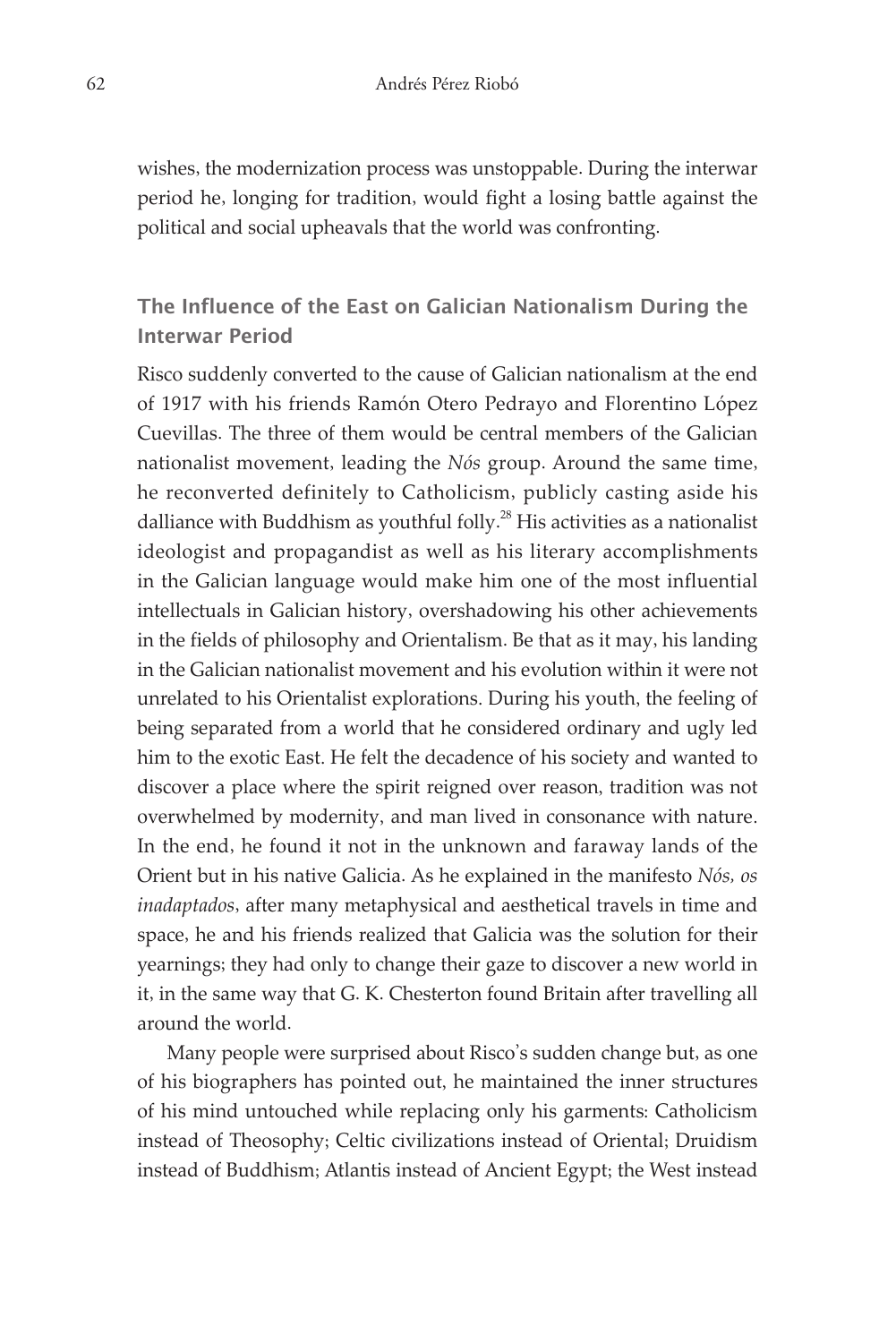of the East.<sup>29</sup> Therefore, during the next decades his works, mostly essays and newspaper articles, would be more concerned with the tradition, the literature, and the political situation in Galicia. In any case, his nationalism was very much influenced by the figures of Tagore and Gandhi. He admired them because in his view they opposed the West's imperialism using their own tradition. One of the traits that characterizes Risco's nationalism is his defense of the "*enxebre,*" a word that could be translated as the traditional but also as the pure and unaltered. He found in the rural areas of Galicia that pure and spiritual world that previously he had searched for in India. Risco, who was becoming more and more conservative, detested those nationalist leaders of colonized countries who tried to adopt Western manners and sociopolitical innovations (not to mention socialism) to reach independence.

His nationalism has also been labeled "karmic," because he borrowed the idea of karma from Indian philosophy and applied it to his theory of nation.<sup>30</sup> Risco's approach to the concept of nation did not follow the "civic" model proposed by Renan, but rather the "ethnic" model favored by the German Romantics, which emphasized the soil, the language, and the race as the main components of the nation. In this regard, he tied the idea of karma, which in Indian philosophy only pertains to the individual, to the nation. For him, the Galician collectivity shouldered the deeds of its ancestors and had the unavoidable responsibility to pass it on, in the best possible way, to future generations.<sup>31</sup> Through this original integration of Eastern philosophy with Western political theory, Risco provided the nationalist cause a vision imbued with spirituality that surpassed the squabbling and schemes of politics while at the same time anchoring the future in the past (meaning for him tradition), since the social karma prefigures our future, and no one can escape from it. He always was wary of politics and feared that giving priority to political objectives over spiritual needs would endanger the essence of the Galician nation.

In any case, his new position as a nationalist leader and his frenzied activity in the press meant that his studies about the Orient receded to a secondary position. Apart from quotations of Gandhi and Lao Tzu, references to the haiku, the Japanese legend of the 47 ronin, and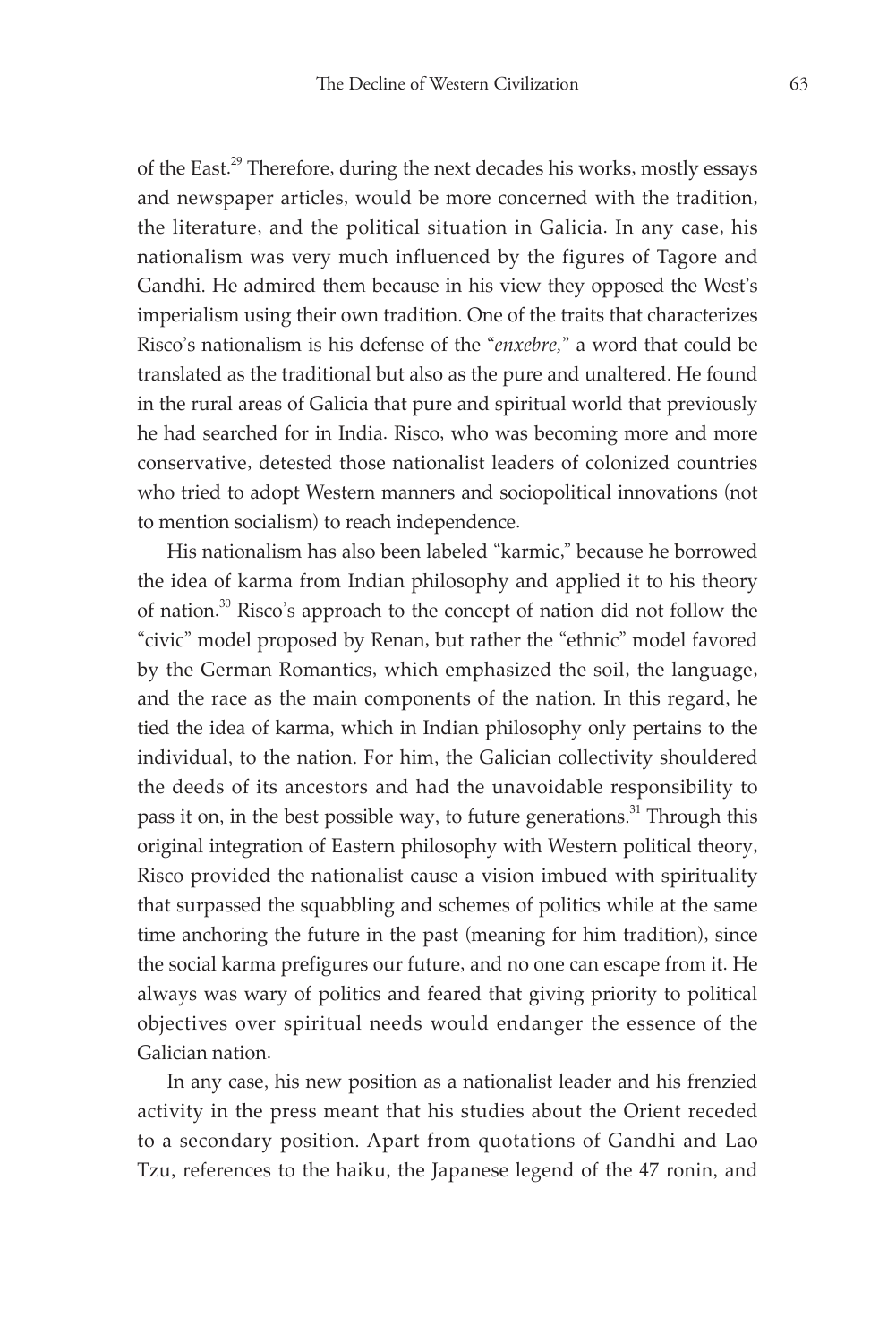some reflections on the history of India and China in the 1920s, he only wrote one long article devoted to the Austrian Rudolf Steiner that fully acknowledged Risco's Orientalist proclivities. 32 During these years, Risco moved from Theosophy to Anthroposophy, an offshoot of the Theosophical Society founded by the Austrian philosopher. He started this article by defending his motives for writing about Theosophy in a magazine of nationalist thought dealing with Galician culture and society, noting that though Theosophy was viewed with suspicion by many, the writings of Steiner were of great worth. He also gave another reason: there were already many believers in the occultist and spiritualist trends of Theosophy in the towns of Galicia; they should read the more serious and learned works of Steiner and give up superstitious nonsense. He then sketched the history of the Theosophical Society, blaming Annie Besant, the second-generation leader, for the splits in the Society. Next, he provided an overview of the history of occultism and of the hermetic teachings in Europe which profoundly influenced Steiner. Finally, he gave a summary of Steiner's life and works, concluding his remarks with a word of praise to the Theosophists for having introduced yoga to Europe.

Risco would engage again with the Oriental world during a hiatus of five months in his nationalist activity. This happened in 1930 when, awarded a grant by the *Junta de Ampliación de Estudios* (a public institution that provided funds for research), he traveled to Germany with the aim of learning about ethnological research under professor Richard Thurnwald. He could not meet the professor, who was conducting fieldwork in East Africa, but instead he spent long days in Berlin enjoying the Orientalist vogue that had taken hold in all the big cities of Europe. He also met the Sanskrit scholar José Canedo in Berlin, whose book *¢ȱȱȱ* [*Resumen de literatura sánscrita*] (1942) would be a big influence on his later works about Hinduism.

Risco documented his observations of Europe in *Mitteleuropa*, a mix of diary and travelogue in which Oriental themes occupy a substantial share of his reflections. He could experience the Orient in daily life in Berlin in ways that at the time were not possible in Galicia. He attended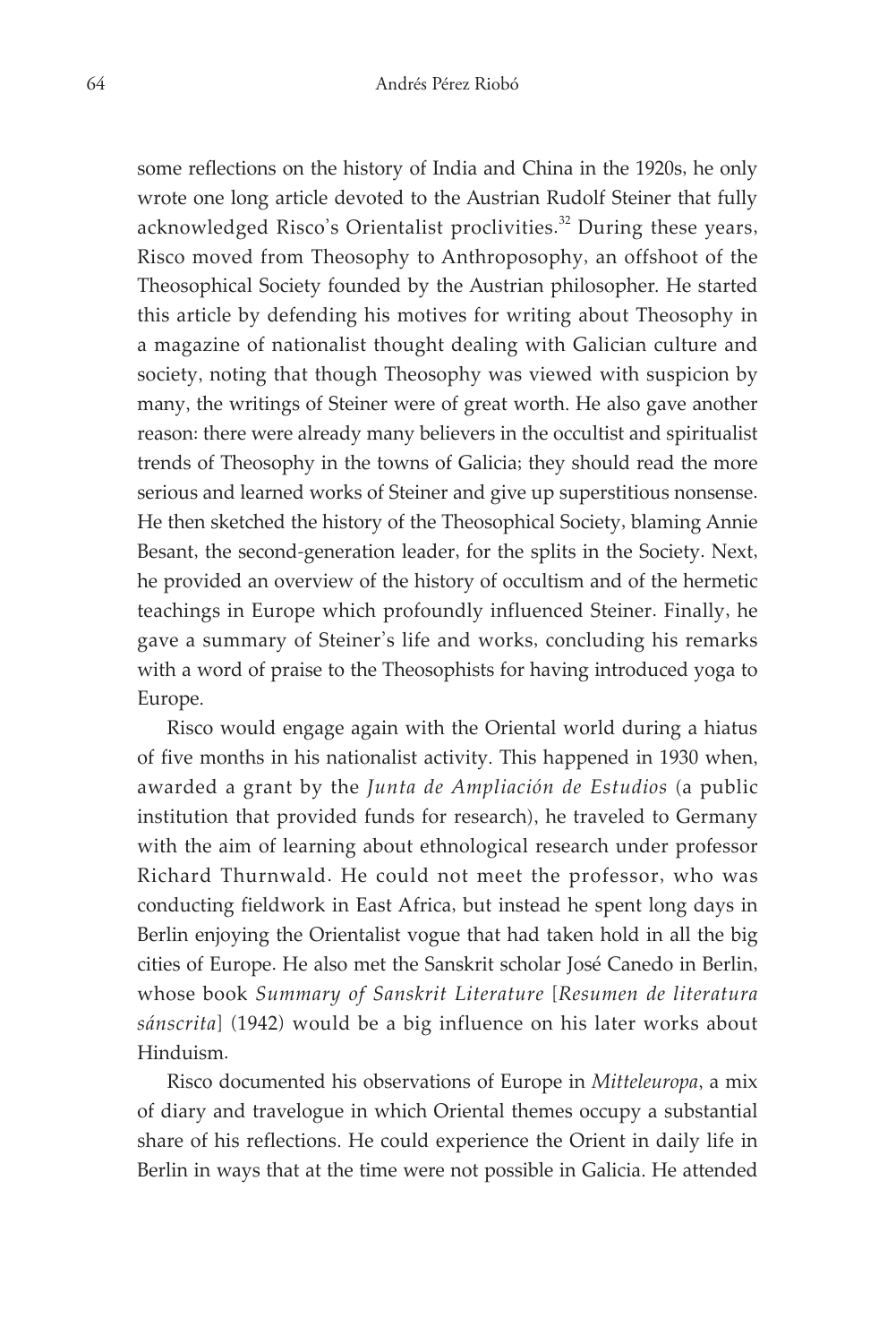Theosophical conferences, went into Chinese restaurants and bookstores specializing in Oriental art and literature, walked the neighborhoods of Charlottenburg which had Japanese and Chinese shops, and visited the *Buddhistische Haus*, a Buddhist temple in Berlin. But what made the strongest impression on him was the contemplation of the extensive collections of Oriental art in the *Museum für Völkerkunde* and the *Altes Museum*. He was delighted to spend several days there from morning to evening, although in the end he felt overwhelmed by the sheer number of Asian works of art. This experience made him doubt how well Westerners actually understood the Oriental mind.<sup>33</sup>

One important event during this trip that linked the dreamer of the young days to the more pessimistic and disenchanted Risco of his middle years was his attendance at a conference by Tagore. The result could not have been worse. The Indian poet gave him the impression that he was a real poser, full of Orientalism in the bad sense of the word. Risco came away thinking that Tagore only said what his European audience wanted to hear and that he lacked naturalness, being overly theatrical in his gestures and manner of speaking. 34 It must have been a painful experience for the once-youthful dreamer for whom Tagore had been a cultural hero. But he did not depart from his original view of India. Actually, he realized that the genuine representative of the Eastern spirit was Gandhi who, unlike the flexible and celebrated Tagore, directly confronted Western civilization.

From 1931, Risco returned again to working as a full-time nationalist intellectual. The political turmoil of the 1930s that ended with the Spanish Civil War prevented him from looking beyond the world immediately around him. He would pick up the thread of Orientalism in his later years.

#### Works on the Orient in His Old Age

During the Spanish Civil War, Risco took a hardline stance against the communists and socialists while defending the new order of the nationalist Franco regime from an ultra-Catholic, almost messianic standpoint, in accordance with his religious views and in reaction to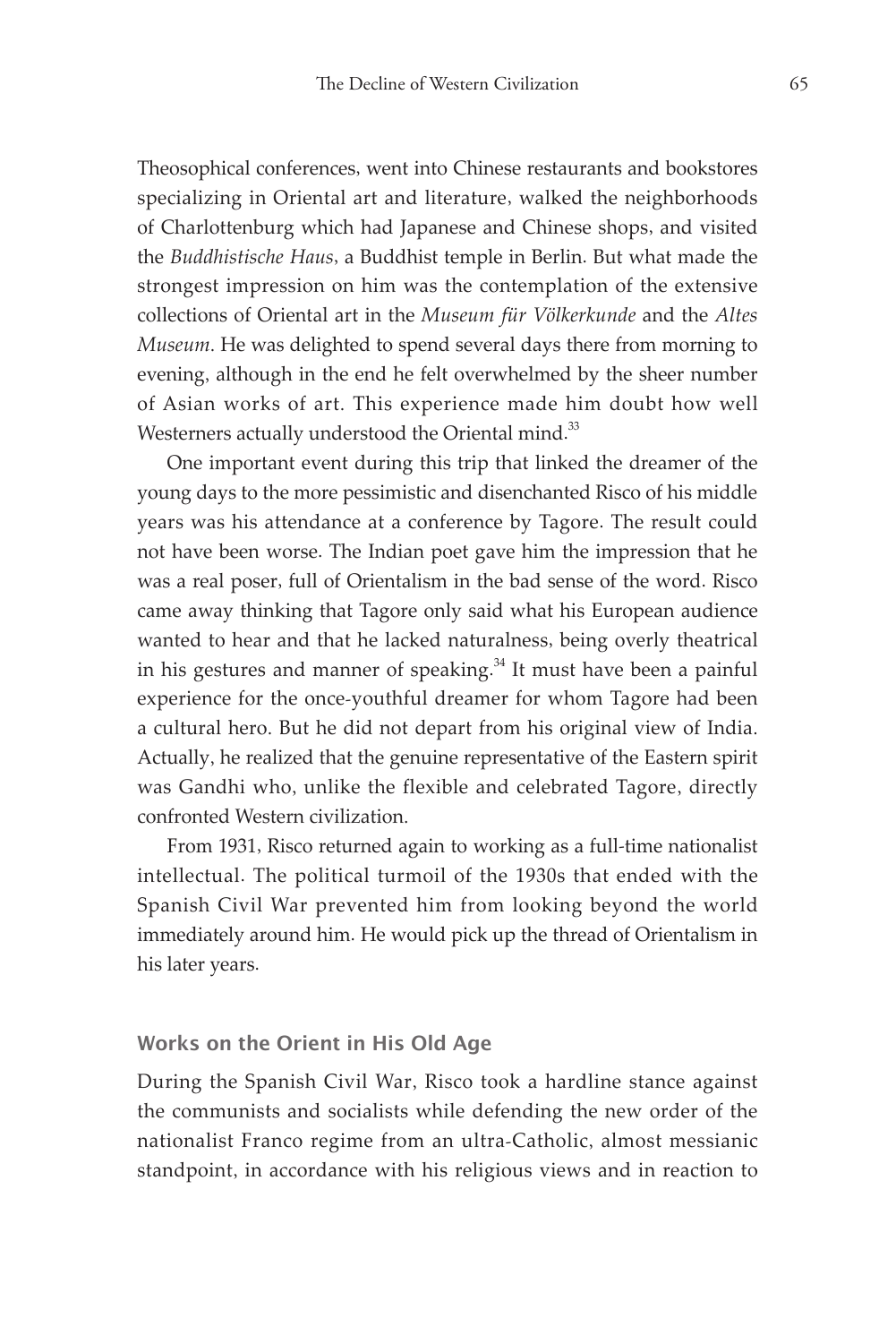the strained, hate-filled times of the war. 35 But after 1940, he abandoned writing about political topics and took up again his old interests: ethnology, literature, history, albeit stripped of any Galician nationalist outlook.

It was during the 1950s that Risco revisited the spiritual and intellectual pleasures he had taken in the Orient and started to write again about them. His only work that treats the Orient as an independent subject, *The History of the Orient Explained in a Simple Way* [*La historia de Oriente contada con sencillez*] (1955), a popular handbook on the history of the Orient that covers the period from ancient Sumer to the processes of decolonization in India and Indochina, dates from this period. In it, he starts with a genealogical approach to the term "Orient" and a historical appraisal of the image of the Orient in the West, from the attitude of respect in classical times to the disdain in modern times. Risco acknowledges that there is a difference of mentality between the West and the East, but he advocates the union of the Eastern and Western spirits in order to reach a "type of upright and perfect man."36 The first sentence of the second chapter clearly shows his commitment to the subject: "In the Orient starts the history of mankind," he writes referring not only to the earliest civilization of Sumer but above all to the Biblical events from Adam to Noah that he treats as historical occurrences.<sup>37</sup> In addition to treating Biblical stories as history, he conducts throughout the essay a passionate defense of the historical depth of the Orient and warns about the habit of despising it in the name of progress.

But Risco was no longer romantic about the East. He devoted the twelfth chapter to the question of the decadence of the Orient, a process that started later than in the West but that was developing more rapidly. He was well aware that Europeanization and modernization entailed the disappearance of their traditions, a process that he called the "dis-Orientalization," and blamed Western imperialism for having pushed the East to economic exploitation and cultural decadence, evidenced in the adoption of ideologies like nationalism, communism, and so on.<sup>38</sup> He even predicted that the East would strike back after being released from the yoke of imperialism in what could only be "just punishment."<sup>39</sup> The encounter between the East and the West would have been fruitful if "we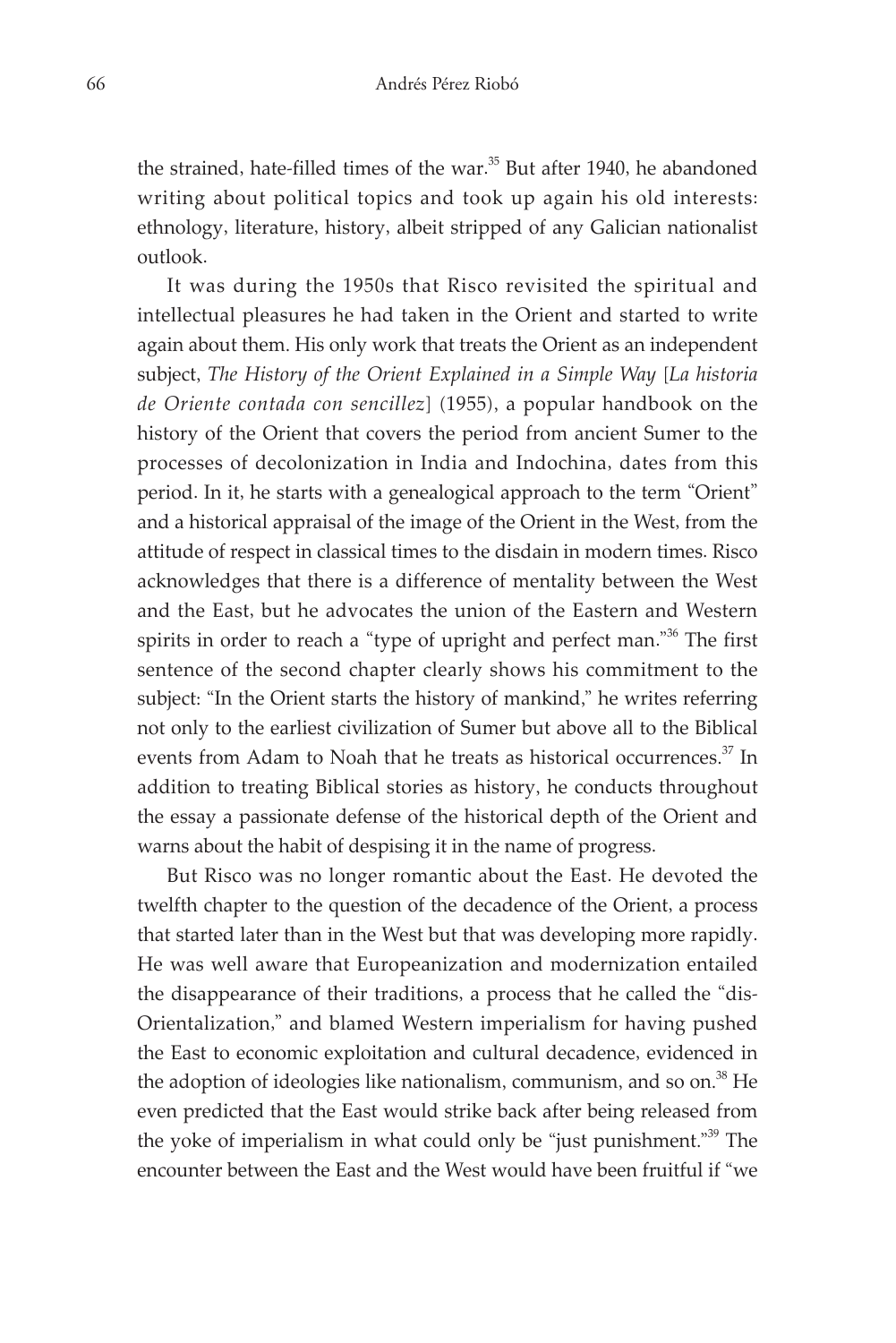would not have tried to make Westerners from Orientals," he concludes.<sup>40</sup> His pessimism towards the future of Western civilization in previous years had finally taken on a global character.

Risco continued to work on the Orient, particularly in Indian religions, for the next few years until his death, but strangely enough, he kept his research activities secret and practically never spoke of them.<sup>41</sup> It is possible that he could not find a partner with whom to share his interests in the tiny city of Ourense or that he was worried that his Catholic belief would be doubted by his fellow citizens. The *Fundación Vicente Risco* keeps stored several unpublished manuscripts comprising hundreds of pages about Hinduism, which bear witness to his effort, in what looks like the research notes for a book that was never published. We know that he was writing these manuscripts in 1951 because in discussing the *kalpas* and the cycles of *yugas* (ages), he states that at present we are in year 5052 of the Kali-Yuga, effectively corresponding to 1951.

The main manuscripts about Hinduism are written in two account books and extend more than 600 pages. The first of the books starts with a general explanation of Hinduism. Then, he tackles the doctrine following the formal classification of the revealed sacred books, from the Vedas to the Brahmanas and the Upanishads. Next, he examines the seven schools of Hindu philosophy or *darshanas*, paying special attention to the yoga and the *vedanta*. Finally, he deals with other texts of the tradition, like the Dharmasastras, Puranas and Tantras. In the second one, he examines the concepts of the Indian tradition that are particularly crucial to the correct understanding of Hinduism, such as *brahman*, *pranava*, or the veil of Maya. He also produces a catalogue of some of the most important gods, goddesses, and celestial beings of the pantheon like Brahma, Visnu, Agni, Varuna, Yama, the *devas, apsaras, yaksas* and many more. The structure of the manuscripts is clear, but they are rather descriptive and use a very technical language. It is probable that he was collecting information as a preliminary stage for a new book. It is regrettable that the manuscripts have not yet been made public. For this reason, his standing as an Orientalist has not been given a fair appraisal, even by his biographers.<sup>42</sup>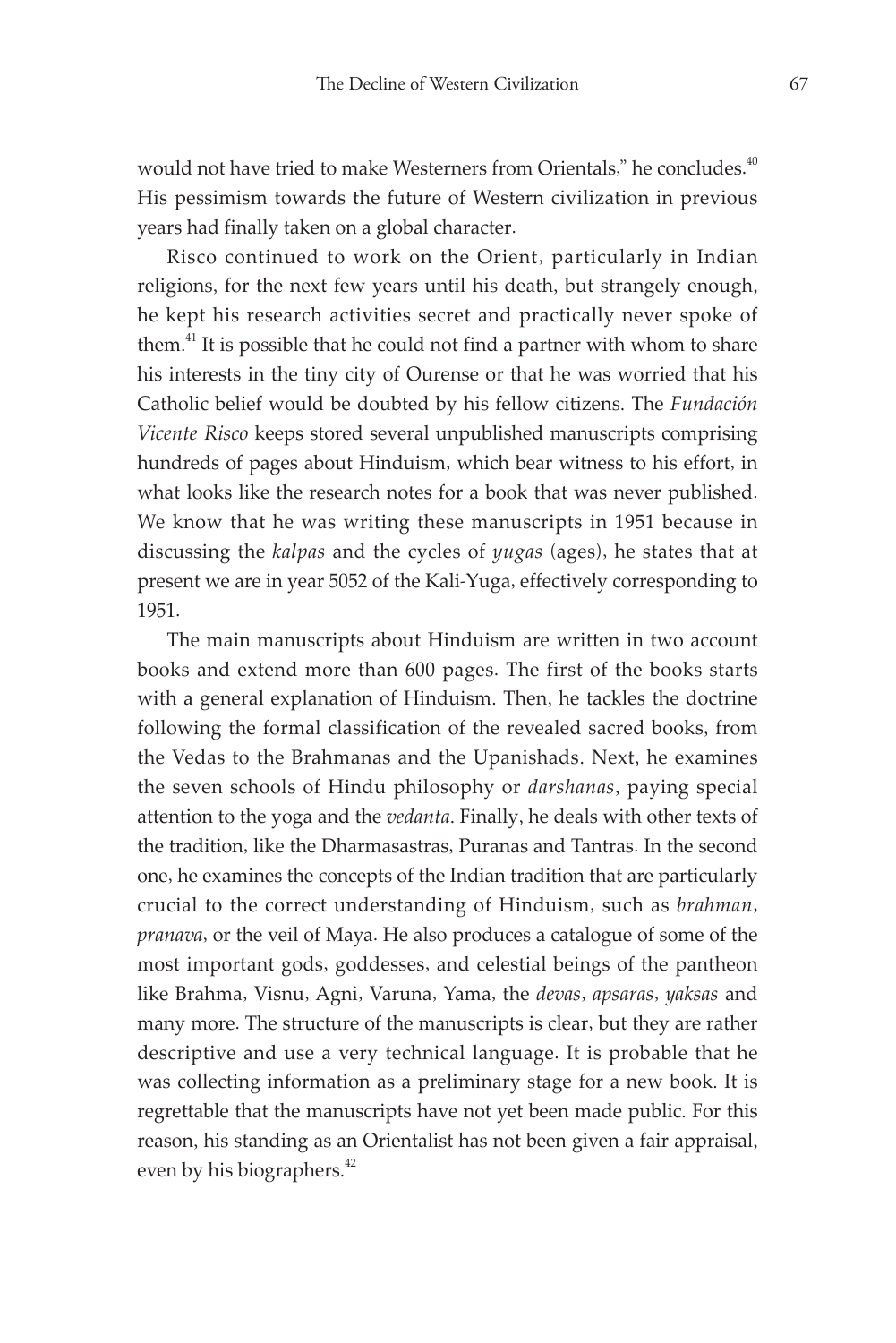Many fragments of the manuscripts are direct translations from other studies, supplemented with his own commentaries. He relies especially on two books: *Introduction to the Study of Hindu Doctrines* [*Introduction générale à l'étude des doctrines hindoues*] (1921) by René Guénon, and *The World's Eternal Religion* (1920) by the Hindu association Sri Bharat Dharma Mahamandal, but the number of authors and sources cited is vast. He uses the works of the Orientalists, some renowned like Max Müller, Sylvain Lévi, Paul Deussen, Richard Garbe, and Hermann Jacobi and others less well-known, such as the Spaniard Henry Heras or his friend José Canedo, among many others. He also refers to the opinion of numerous Indian intellectuals of the 19th and 20th centuries, such as Radhakrishnan, Tilak, Dasgupta or Vivekananda. In other cases, he comments on intellectuals interested in the Orient but who were not Orientalists themselves, like Hermann von Keyserling, Carl Jung, or Max Weber. It is indeed interesting to emphasize that Risco was critical of those shortsighted positivist scholars who were unable to go beyond the surface of scientific knowledge in fields like philosophy or religion. "Reading them," he says, "we can even believe that science cools the brains and sterilizes it by freezing,"<sup>43</sup> echoing Blavatsky and Guénon's similar critiques of the narrowness of the Orientalists.<sup>44</sup> Risco and Guénon were coevals and through individual paths they came to hold the same awe for the tradition and contempt for the modern world, which for them naturally led them into Orientalism. Risco admitted that no one had done more than the French intellectual to stimulate curiosity for the Oriental doctrines. 45

Another major influence in Risco's later years was the Swiss psychiatrist Carl Jung, one of the Western intellectuals of his age more sympathetic to the Orient. Jung and Risco share many key concerns, namely, the necessity of widening the mind beyond the narrow confines of the intellect and reason, the desire to build bridges between East and West, the desire to reach a compromise with the Christian heritage, distrust of "modern man," an appreciation of yoga, opposition to socialism, and so on. We can say that they both were conservative intellectuals, although Risco was an orthodox Catholic and rejected the Jungian view that religious experience was a psychological phenomenon.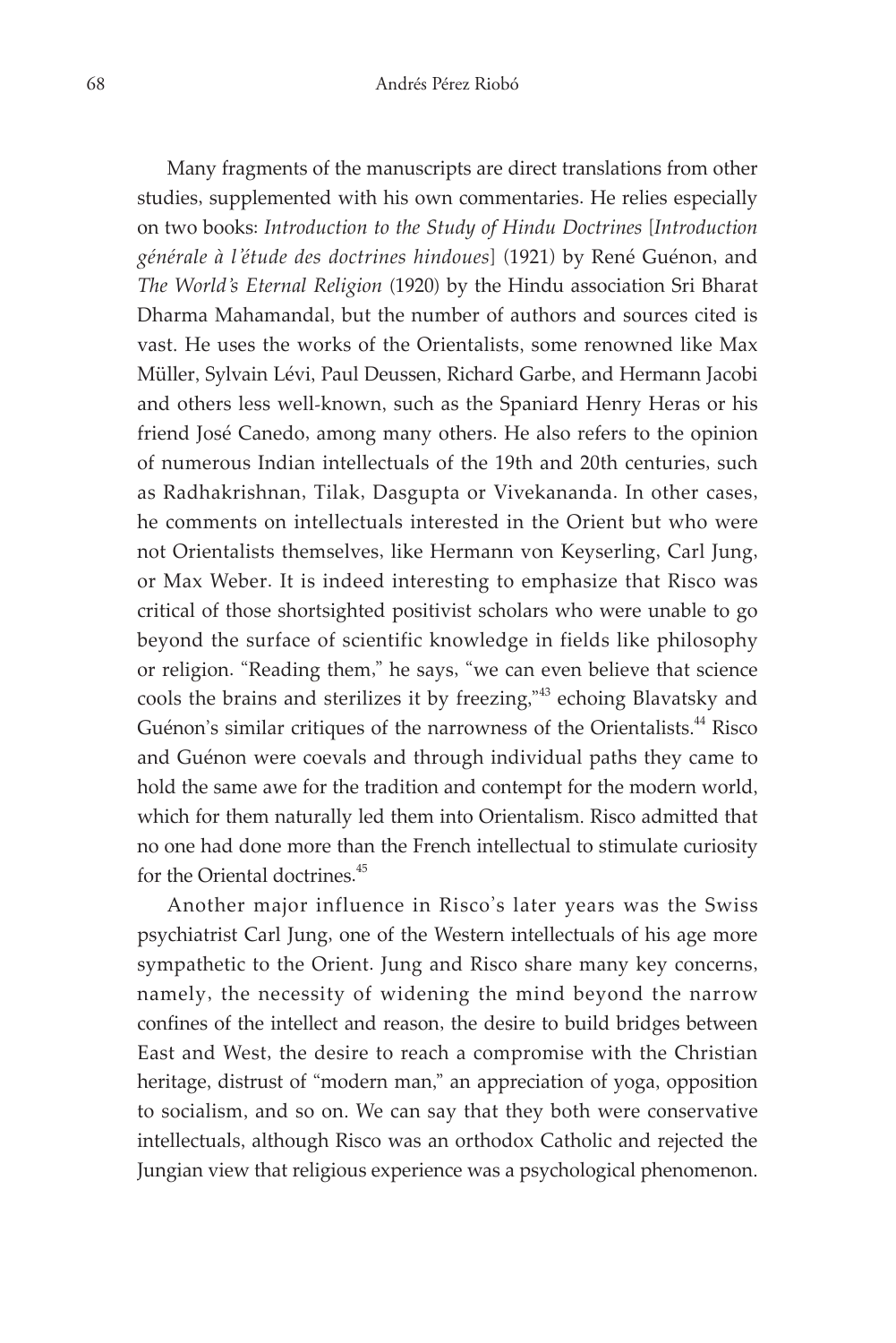I suspect that one of the reasons that Jung was so dear to Risco is that even if Jung had devoted his life to research into Eastern doctrines and regarded the "spiritual achievement of the East as one of the greatest things the human mind has ever created,"<sup>46</sup> he was totally against imitating or adopting them (for example, converting to Buddhism), because the West could not afford to renounce its own history and traditions. The Orient could help to develop the Western mind but he concluded that "only by standing firmly on our own soil"—the ground represented by Christianity—"can we assimilate the spirit of the East." <sup>47</sup> Risco was also very fond of the Orient and throughout his life followed the latest intellectual trends and artistic avant-gardes. At the same time, he kept repeating that Galicia should find an original path of innovation that could not be found anywhere but in its own tradition. In a more personal fashion, he stated, "I look for the tradition through the newest paths, and I will be glad if only it is interpreted from the point of view of the future."<sup>48</sup>

Another point of contact between these two thinkers was their appraisal of the myth as a symbolic system that contained deep truths about the human being. Risco wrote two books on mythology in the last stage of his life, *Christian Mythology* [*Mitología Cristiana*] (1963) and *Order and Chaos* [*Orden y caos*] (1968), both published posthumously, in which he adopted the Jungian idea of the "archetype" to interpret Christian, classical, and Babylonian myths. 49 For Jung, the myths, along with dreams, were one of the gateways to the collective unconscious, and the motifs that recur in myths worldwide point to some shared patterns of thinking and behavior, archetypes that can provide fundamental explanations of human being.<sup>50</sup> Risco did not carry out a systematic study of the Indian myths in these works, but he showed that the praxis of yoga was a process that draws us back to the unconscious, pointing out that it was something comparable to Jung's analytical psychology, with which he basically agreed.<sup>51</sup> Both Jung and Risco were aware that in terms of psychological insights, the East was ahead of the West, and they used that knowledge, in different ways, to help the modern man retrieve his lost humanity.

Risco led a peaceful life in Ourense during his old age, free from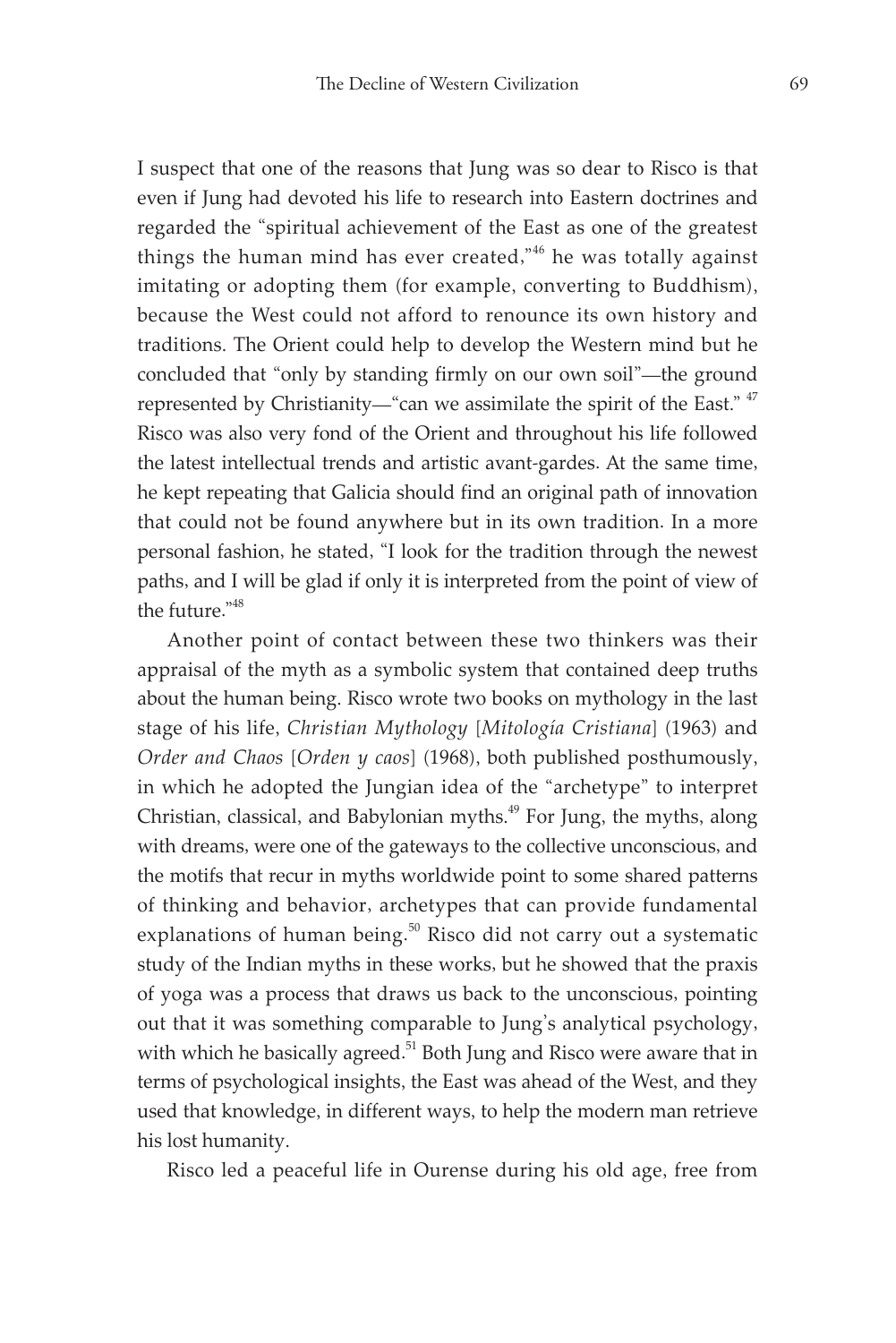political compromises and spiritually independent, as he affirmed in a short autobiography published four years before his death. This calm was not unrelated to what he has learnt from the East. "Lao Tzu has taught me not to have projects. It is also true that I'm old enough not to have them," he commented. $52$  He liked, as always, the idea of being compared to Gandhi (a cartoon of Risco dressed with loincloth attire had appeared in a local newspaper), and he professed a new admiration for Lanza del Vasto, the Italian philosopher who had become a disciple of the Mahatma. 53 Risco was a self-confessed orthodox Catholic believer, but I suspect that Buddhism, which he thought to be a "good final religion" to spend time with and find peace through in one's last days, also helped to ease his mind.<sup>54</sup> The aura of the occultist accompanied him until his deathbed. His obituary appeared in *La Vanguardia* newspaper, with the story of seven "oriental knights" from whom Risco was waiting to receive an important message. 55

#### Conclusion

The world changed immensely between the beginning of the twentieth century, when Risco was lured by the Orient thanks to his readings on Schopenhauer, and the 1960s, when he was writing about myths from a comparative perspective. During those sixty years, while living in a tiny corner of the European continent, he never lost that primal fascination with the East. However, his ways of engaging with the Orient changed as his attitude toward the world around him evolved. First, as a fashionable dandy he found, in a distorted image of the East, a place to find both aesthetic enjoyment and an escape from the society with which he had become disenchanted. Then, through the Theosophical Society and his encounter with the works of Tagore, he realized the potentialities of the Orient as an instrument with which to criticize the West and to overcome the crisis of modern civilization. Next, he discovered in the Galician tradition the spirit that he had been looking for in the East, and for twenty years he fought to uphold that spirit as a nationalist intellectual. Finally, he retreated to his desk to study Indian doctrines as an Orientalist, reading and researching for love of the subject, keeping in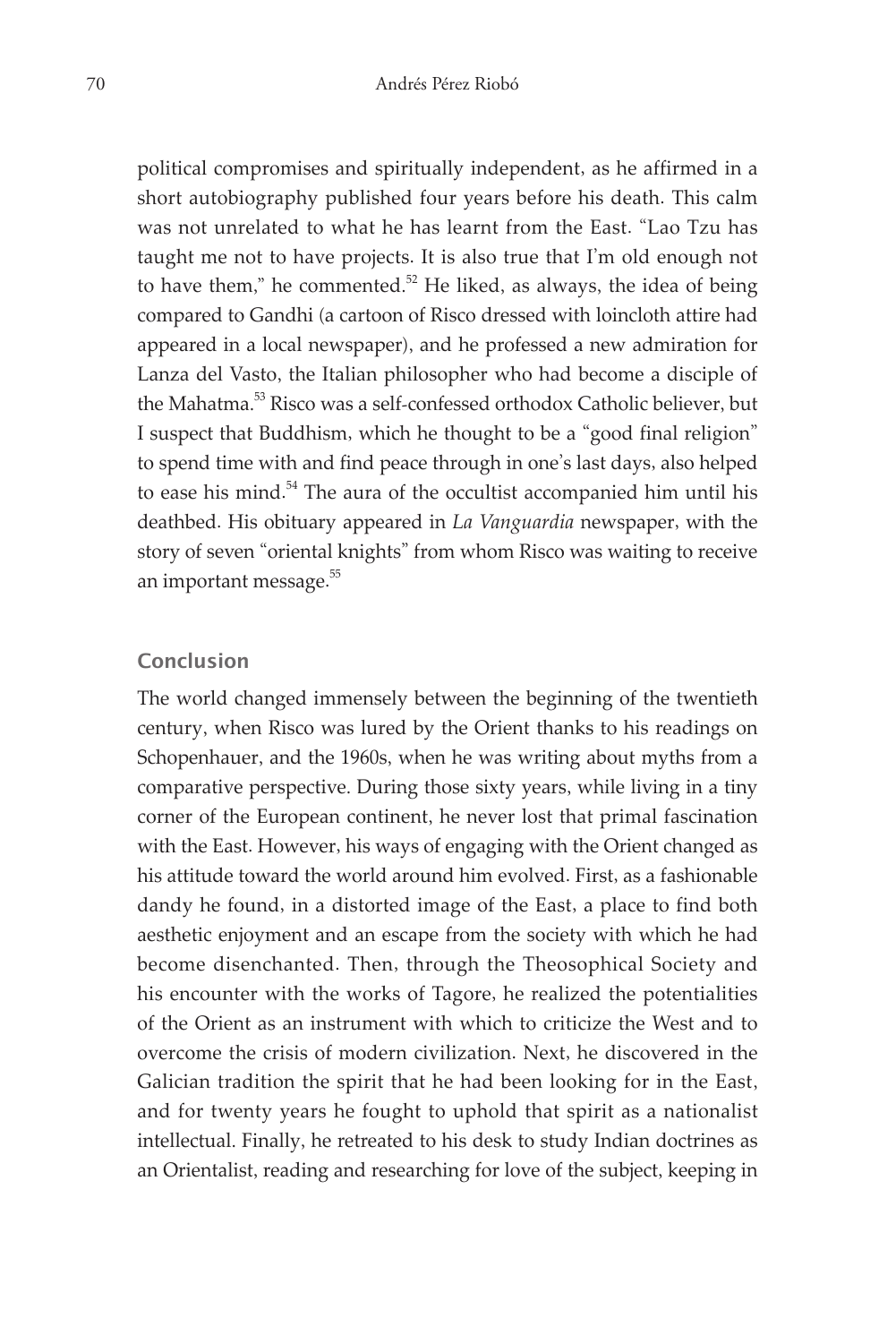private the pleasures of that knowledge.

These attitudes of Risco illustrate the different approaches that many European writers, intellectuals, and scholars sympathetic to the East had adopted. Risco at times shared with them the prejudice of looking to it in an essentialist way, totally convinced of its otherness, but he also was ahead of his time, holding to an anti-ethnocentric and anti-colonialist position. He believed in the possibilities of learning from the East to enrich the individual and the society. Risco's project reminds us, now that Westernization has become global, that the traditional philosophies underpinning the East must be again appraised to critically confront the consumerism, materialism, and artificialism of modern society.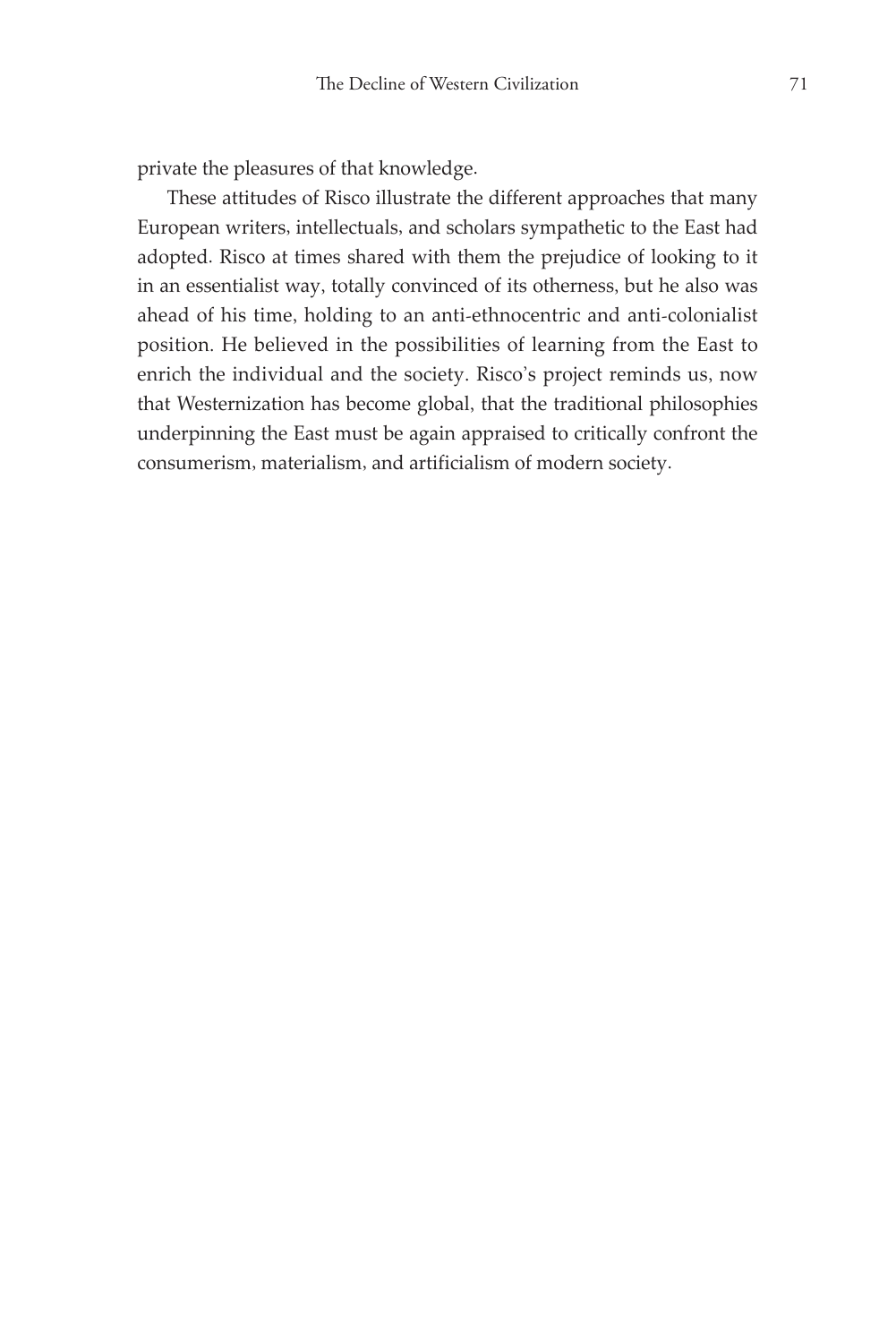#### Notes

1 John James Clarke, *Oriental Enlightenment: The Encounter between Asian and Western Thought* (London: Routledge, 1997), 29.

2 Jesús de Juana López, *Aproximación ao pensamento e ideoloxía de Vicente Risco (1884-1963)* (Ourense: Deputación Provincial de Ourense, 2013), 34-36. For authoritative studies on the life and works of Risco, see Carlos Casares, *Vicente Risco* (Vigo: Galaxia, 1981); and Olivia Rodríguez González, *Estética e teoría da cultura en Vicente Risco* (Vigo: Galaxia, 2001).

3 All issues of *Nós* can be consulted at Galiciana, the digital library of Galicia, which can be accessed at https://biblioteca.galiciana.gal/en/inicio/inicio.do.

4 For an introduction to the debate on Orientalism, see Dietrich Jung, *Orientalists, Islamists and the Global Public Sphere: A Genealogy of the Modern Essentialist Image of Islam* (Sheffield: Equinox, 2011), 17–37.

5 Urs App, *The Cult of Emptiness: The Western Discovery of Buddhist Thought and the Invention of Oriental Philosophy* (Rorschach: UniversityMedia, 2012), xi.

6 For a critical review of Edward Said's *Orientalism*, see Bernard Lewis, "The Question of Orientalism," *The New York Review of Books*, June 24, 1982; and Robert Irwin, *For Lust of Knowing: The Orientalists and Their Enemies* (London: Allen Lane, 2006).

7 Clarke, *Oriental Enlightenment*, 9, 28.

 $\mathrm{^{8}}$ Ibid., 67–70.

9 John Bramble, *Modernism and the Occult* (Basingstoke and New York: Palgrave Macmillan, 2015), 20.

10 Vicente Risco, "Nós os inadaptados," *Nós*, no. 115 (1933): 115–23.

11 For the relation between modernism and exoticism see Lily Litvak, *El sendero del tigre: Exotismo en la literatura española de finales del siglo XIX*, *1880–1913* (Madrid: Taurus, 1986).

<sup>12</sup> Edward W. Said, *Orientalism* (New York: Vintage Books Edition, 1979).

<sup>13</sup> For an up-to-date appraisal of theosophy, see *Handbook of the Theosophical Current*, eds. Olav Hammer and Mikael Rothstein (Boston: Brill, 2013).

14 Leigh Wilson, *Modernism and Magic: Experiments with Spiritualism, Theosophy and the Occult* (Edinburgh: Edinburgh University Press, 2013), 1.

15 Ramón Otero Pedrayo, "Lembranza do mestre Vicente Risco," *Boletín da Real Academia Galega* 29, no. 351 (1969): 266–70.

16 González, *Estética*, 65.

17 Vicente Risco, "Ensayo sobre la herejía de la individualidad," *Sophia,* no. 1 (1912): 32–39.

 $18$  For a theosophical interpretation of the Buddhist doctrine of "not-Self," see Julie Chajes, "Orientalist Aggregates: Theosophical Buddhism between Innovation and Tradition," in *Innovation in Esotericism from the Renaissance to the Present*, eds.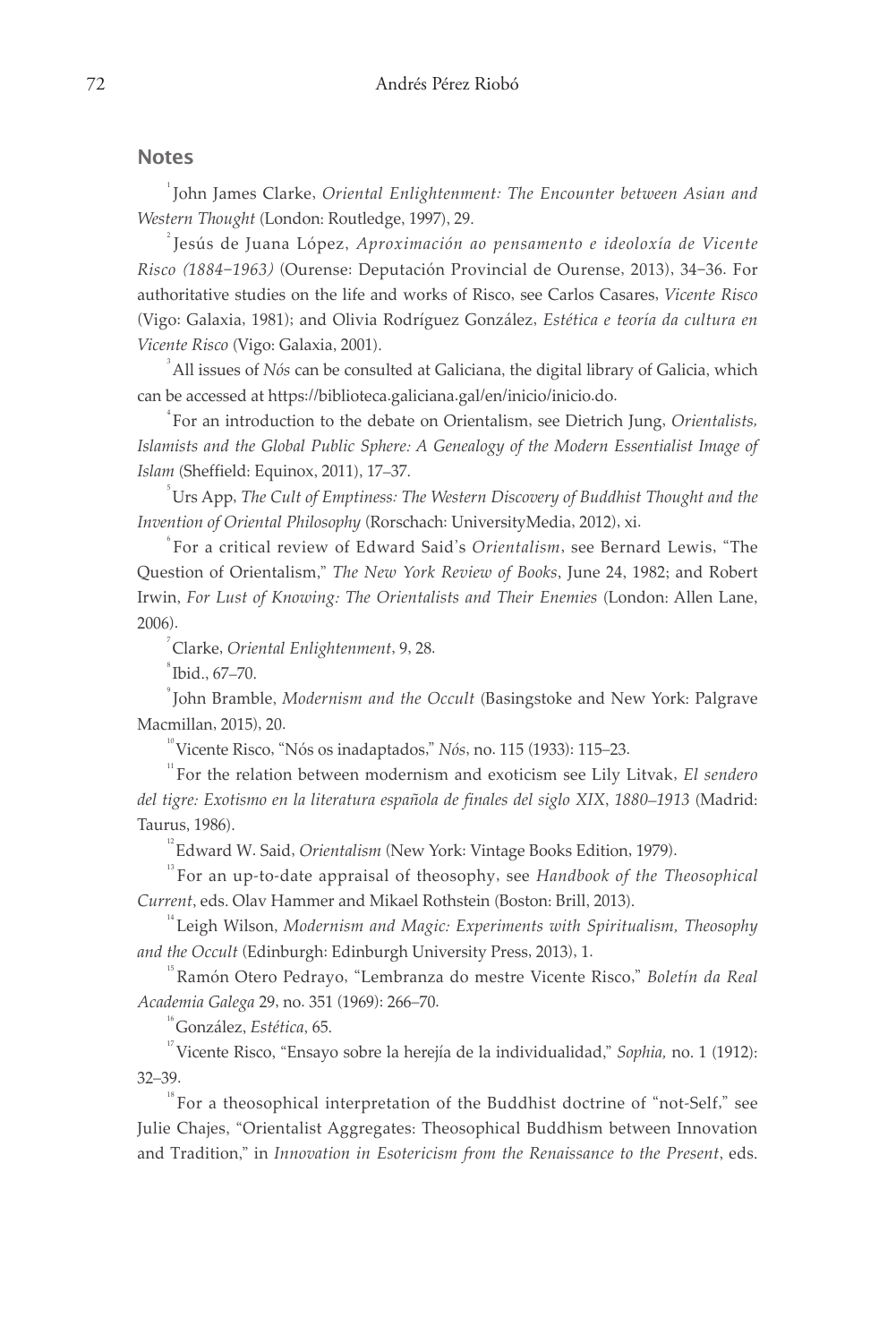Georgiana D. Hedesan and Tim Rudbøg (New York: Palgrave Macmillan, 2021).

19 Vicente Risco, "Rabindranath Tagore (Premio Nobel de Literatura)," *La Palabra* 1

(1913): 17–18 (Presented at the conference in the Ateneo de Madrid on July 3, 1914).

20 As attested in Risco, *Nós, os Inadaptados*.

<sup>21</sup> Vicente Risco, *Las tinieblas de occidente* (Santiago de Compostela: Sotelo Blanco, 1990).

 $^{22}$  Ibid., 37-40.

 $23$  Ibid., 41

 $24$  Ibid., 127-28.

 $^{25}$  Ibid., 112.

 $^{26}$  Ibid., 118-19.

 $^{27}$  Ibid., 209.

28 Casares, *Vicente Risco*, 54.

29 Justo G. Beramendi, *Vicente Risco no nacionalismo galego, volumen 1: Das orixes á afirmación plena* (Santiago: Edicións do Cerne, 1981), 128–29.

 $^{{\rm \text{\tiny Q}}\text{\rm\,}}$ Joaquim Ventura. *O nacionalismo kármico de Vicente Risco* (Santiago de Compostela: Edicións Laiovento, 2000).

31 Vicente Risco, "Do futurismo e mais do karma," *Nós*, no. 34, October 15, 1926.

32 Vicente Risco, "O teósofo alemán Rudolf Steiner," *Nós* no. 15, January 1, 1923; no. 17, March 1, 1923; and no. 18, July 1, 1923.

33 Vicente Risco, *Mitteleuropa* (Vigo: Galaxia, 1984), 190–91.

34 Ibid., 172–73.

35 Casares, *Vicente Risco*, 116.

36 Vicente Risco, *La historia de Oriente contada con sencillez* (Cádiz: Escelicer, 1955), 9.  $\mathrm{J}^{\mathrm{37}}$  Ibid., 15.

 $\mathrm{^{38}}$ Ibid., 207.

 $\degree$ Tbid., 208.

 $\mathrm{^{40}Ibid.}, 208.$ 

<sup>41</sup> See the following testimonies. Manuel Casado Nieto, "Vicente Risco, O Home," *Grial* 86 (1984): 504; and Antón Risco, "Vicente Risco e os Orientes," in *Vicente Risco: Arredor de Nós* (Vigo: A Nosa Terra, 1993), 27.

<sup>42</sup> Ventura, *O nacionalismo kármico*, 32.

43 Vicente Risco, *Orden y caos (exégesis de los mitos)* (Madrid: Editorial Prensa Española, 1968), 25.

44 Note René Guénon, "Avant-propos," in *Introduction générale à l'étude des doctrines hindoues* (Chicoutimi: Les Classiques des Sciences Sociales, 1921).

45 Vincente Risco, "René Guénon." Unpublished manuscript, n.d., held by the Fundación Vicente Risco (Allariz, Spain).

46 Carl Gustav Jung, *Psychology and the East* (New Jersey: Princeton University Press, 1976), 85.